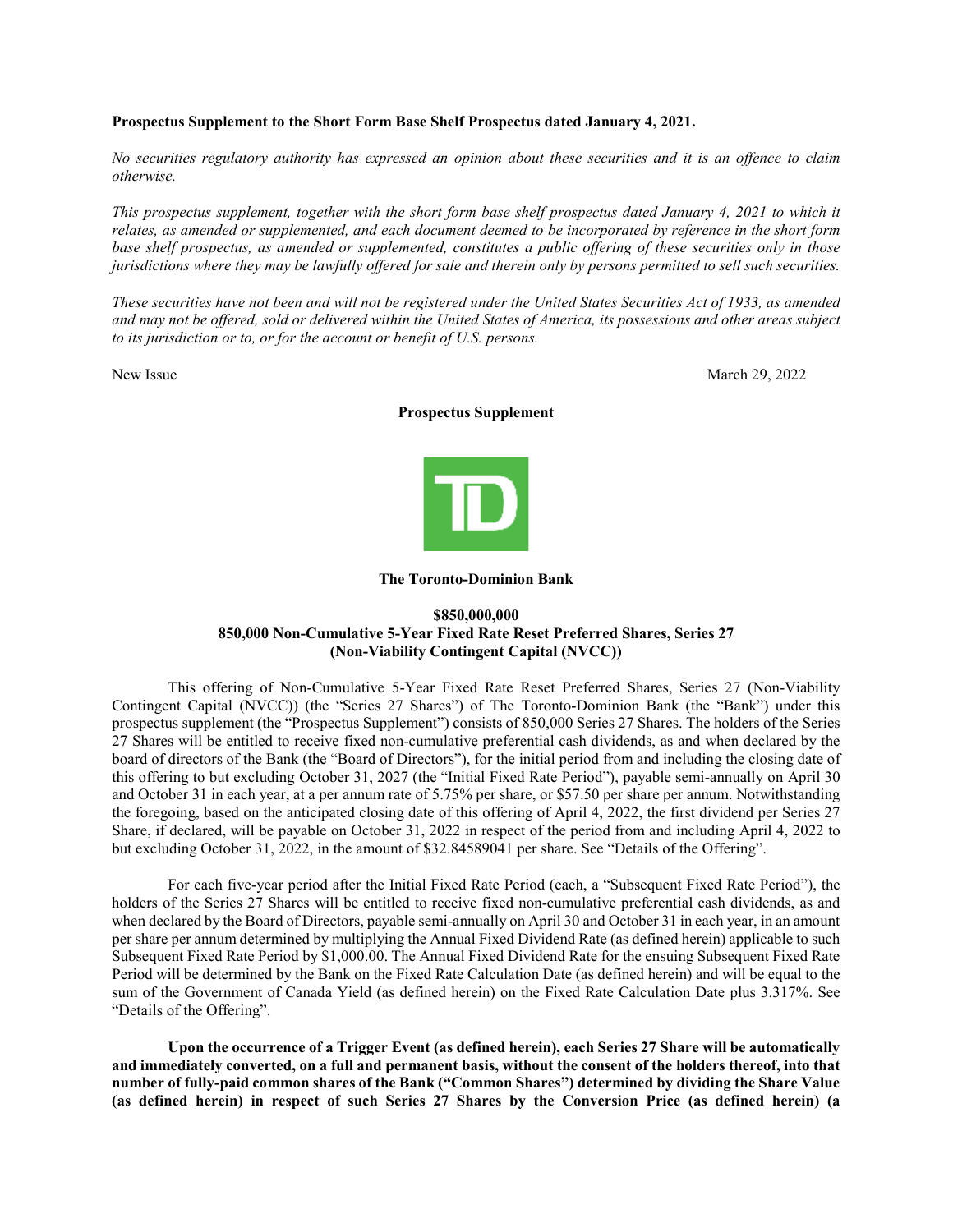**"Contingent Conversion"). Investors should therefore carefully consider the disclosure with respect to the Bank, the Series 27 Shares, the Common Shares and the consequences of a Trigger Event included and incorporated by reference in this Prospectus Supplement.** 

#### **An investment in the Series 27 Shares is subject to certain risks. See "Risk Factors".**

Subject to the provisions of the *Bank Act* (Canada) (the "Bank Act"), including the consent of the Superintendent of Financial Institutions (Canada) (the "Superintendent"), during the period from and including October 2, 2027 to and including October 31, 2027 and during the period from October 1 to October 31 every fifth year thereafter, the Bank may redeem all or any part of the then outstanding Series 27 Shares, at the Bank's option without the consent of the holder, by the payment in cash of a sum per share so redeemed equal to \$1,000.00 together with all declared and unpaid dividends to, but excluding, the date fixed for redemption. See "Details of the Offering".

The Series 27 Shares do not have a fixed maturity date and are not redeemable at the option of the holders of the Series 27 Shares. See "Risk Factors".

The Bank has applied to The Toronto Stock Exchange (the "TSX") to list the underlying Common Shares that would be issued upon a Contingent Conversion. The Bank will also apply to list the underlying Common Shares that would be issued upon a Contingent Conversion on the New York Stock Exchange. Listing will be subject to the Bank fulfilling all requirements of the TSX and the New York Stock Exchange, respectively.

#### **PRICE: \$1,000.00 per Series 27 Share to Yield initially 5.75%**

TD Securities Inc., RBC Dominion Securities Inc., BMO Nesbitt Burns Inc., CIBC World Markets Inc., Scotia Capital Inc., Desjardins Securities Inc., iA Private Wealth Inc., Laurentian Bank Securities Inc., Manulife Securities Incorporated, Merrill Lynch Canada Inc., National Bank Financial Inc. and Wells Fargo Securities Canada, Ltd. (collectively, the "Agents"), as agents, conditionally offer the Series 27 Shares, subject to prior sale, on a best efforts basis, if, as and when issued by the Bank in accordance with the conditions contained in the Agency Agreement referred to under "Plan of Distribution", and subject to approval of certain legal matters on behalf of the Bank by McCarthy Tétrault LLP and on behalf of the Agents by Fasken Martineau DuMoulin LLP. **TD Securities Inc., one of the Agents, is a wholly-owned subsidiary of the Bank. By virtue of such ownership, the Bank is a related and connected issuer of TD Securities Inc. under applicable securities legislation.** See "Plan of Distribution".

|                                    | <b>Price to the</b><br>Public | Agents' Fee <sup>(1)</sup> | <b>Net Proceeds</b><br>to the Bank $(2)$ |
|------------------------------------|-------------------------------|----------------------------|------------------------------------------|
| Per Series 27 Share <sup>(1)</sup> | \$1,000.00                    | \$10.00                    | \$990.00                                 |
| Total                              | \$850,000,000                 | \$8,500,000                | \$841,500,000                            |

(1) Subscriptions for Series 27 Shares must be for a minimum of 200 shares for a minimum aggregate subscription price of \$200,000.

(2) Before deduction of expenses of the issue estimated at \$650,000, which, together with the Agents' fee, are payable by the Bank.

The Series 27 Shares may only be offered and sold in Canada to "accredited investors" (as such term is defined in National Instrument 45-106 – *Prospectus Exemptions* ("NI 45-106") or section 73.3 of the *Securities Act* (Ontario), as applicable) who are not individuals unless they are also "permitted clients" (as such term is defined in National Instrument 31-103 – *Registration Requirements, Exemptions and Ongoing Registrant Obligations* ("NI 31- 103"). Each Agent will represent and covenant, severally and not on a joint and several basis, to the Bank that it will only sell the Series 27 Shares to such purchasers in Canada. **By purchasing Series 27 Shares in Canada and accepting delivery of a purchase confirmation such purchaser will be deemed to represent to the Bank and the**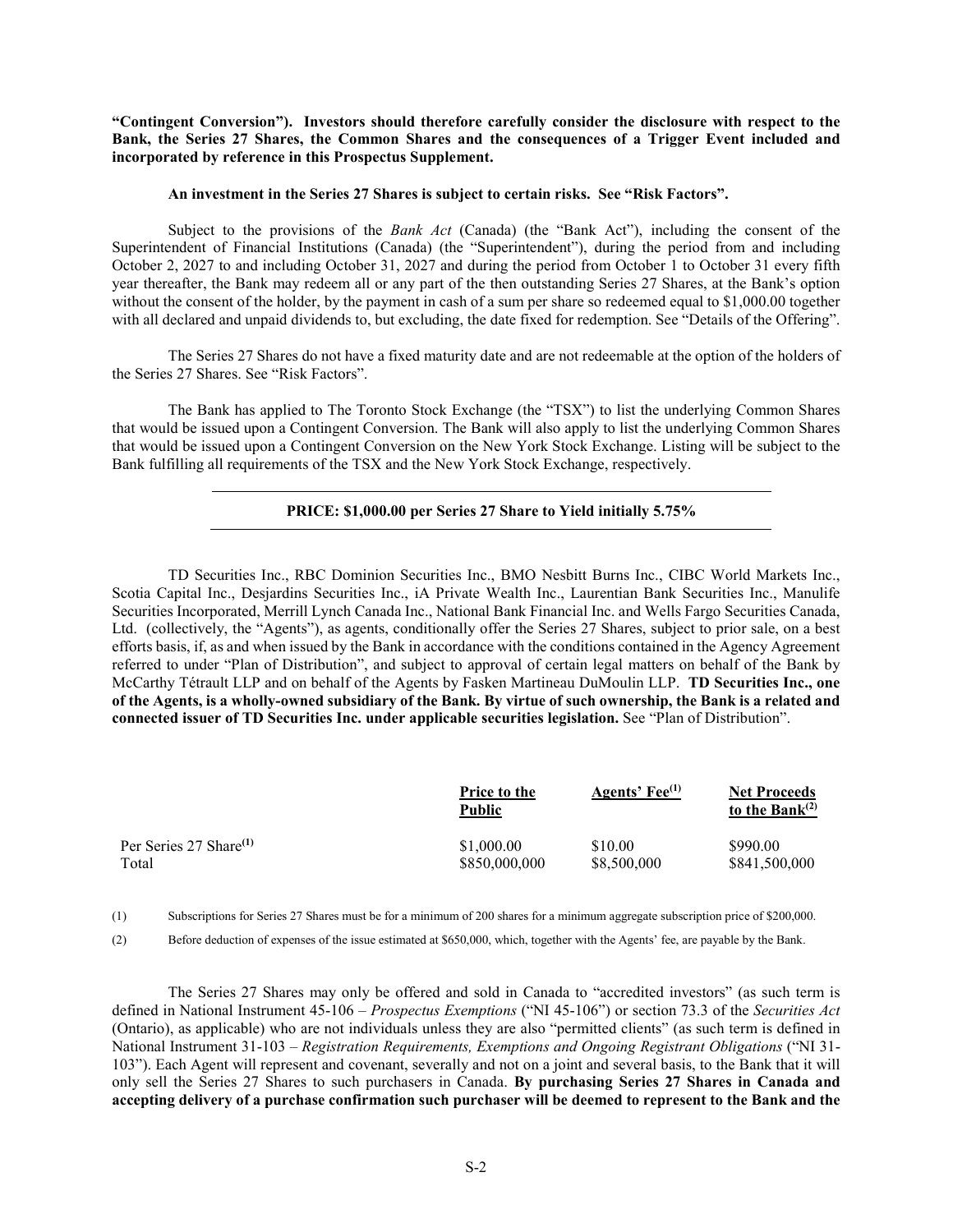# **Agent from whom the purchase confirmation is received that such purchaser is an "accredited investor" (as such term is defined in NI 45-106 or section 73.3 of the** *Securities Act* **(Ontario), as applicable) who is not an individual unless such purchaser is also a "permitted client" (as such term is defined in NI 31-103).**

The Series 27 Shares are intended to qualify as additional Tier 1 capital within the meaning of the regulatory capital adequacy requirements to which the Bank is subject. The Series 27 Shares are targeted to institutional investors and as such: (i) they have a minimum par or stated value of \$1,000, (ii) they will be traded on institutional desks and will not be listed on any exchange, (iii) they may only be issued to institutional investors in the primary distribution as described above, and (iv) subscriptions for Series 27 Shares must be for a minimum of 200 shares which amounts to a minimum aggregate subscription price of \$200,000.

In connection with this offering, the Agents may, subject to applicable law, over-allot or effect transactions which stabilize or maintain the market price of the Series 27 Shares at levels other than those which might otherwise prevail on the open market. Such transactions, if commenced, may be discontinued at any time. See "Plan of Distribution".

## **There is no market through which the Series 27 Shares may be sold and purchasers of such securities may not be able to resell the Series 27 Shares purchased under this Prospectus Supplement. This may affect the pricing of the securities in the secondary market, the transparency and availability of trading prices, the liquidity of the securities, and the extent of issuer regulation. See "Risk Factors".**

Subscriptions for Series 27 Shares received will be subject to rejection or allotment in whole or in part and the right is reserved to close the subscription books at any time without notice. It is expected that closing will take place on April 4, 2022, or such later date as the Bank and the Agents may agree. The Series 27 Shares will be issued in "book-entry only" form. The Series 27 Shares will be issued in certificated or uncertificated form and registered in the name of CDS Clearing & Depository Services Inc. ("CDS") or its nominee and will be deposited with CDS or its nominee on the closing date. No physical certificates evidencing the Series 27 Shares will be issued to purchasers, except in certain limited circumstances, and registration will be made in the depository service of CDS. Purchasers of Series 27 Shares will receive only a customer confirmation from the Agent or other registered dealer who is a participant in the depository service of CDS and from or through whom a beneficial interest in the Series 27 Shares is purchased**.** See "Details of the Offering — Depository Services".

In this Prospectus Supplement, unless otherwise specified, all dollar amounts are expressed in Canadian dollars.

In this Prospectus Supplement, unless otherwise indicated, capitalized terms which are defined in the Prospectus are used herein with the meanings defined therein.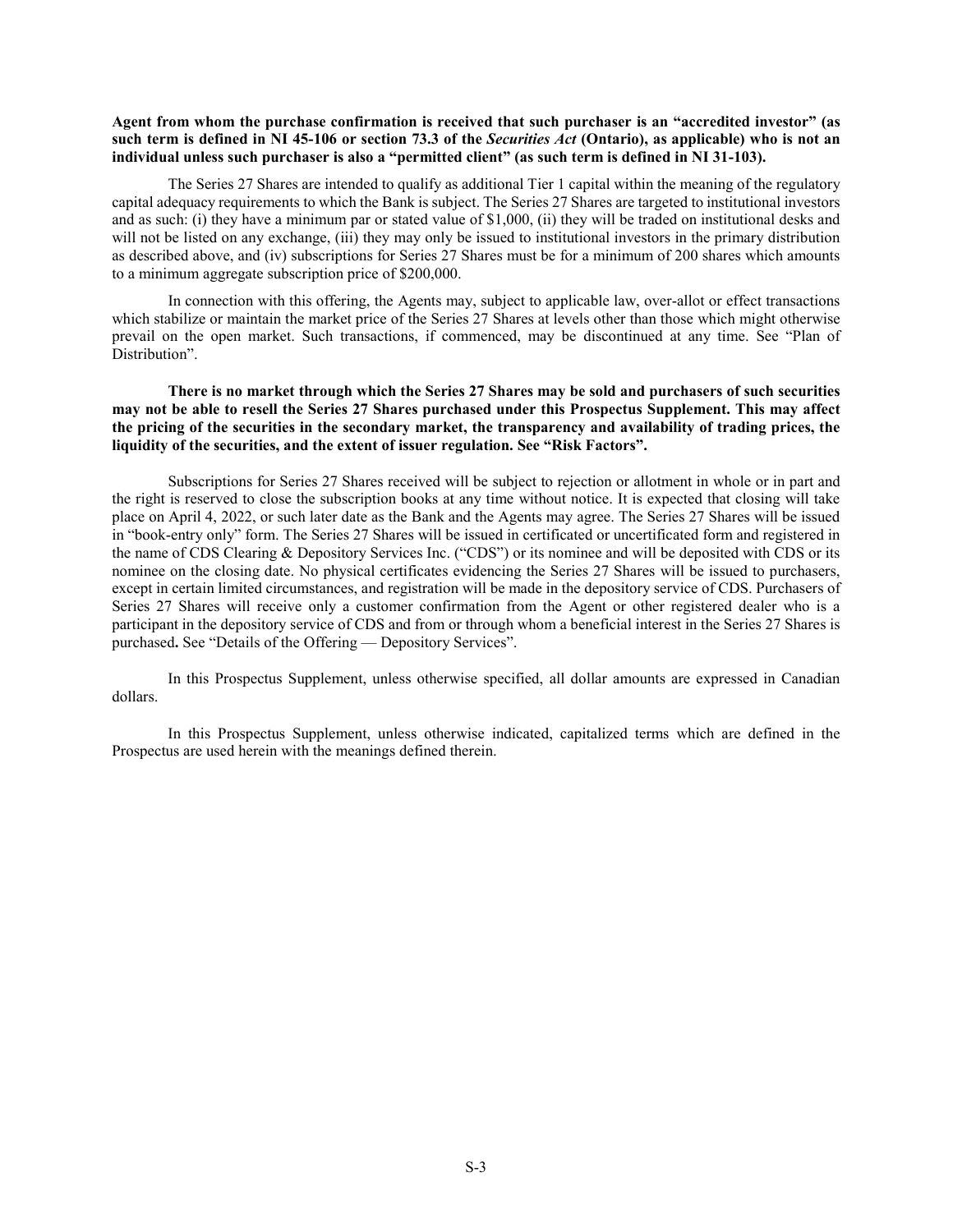# **TABLE OF CONTENTS**

 $P_{\alpha\alpha\alpha}$ 

# **ELIGIBILITY FOR INVESTMENT**

<span id="page-3-0"></span>In the opinion of McCarthy Tétrault LLP, counsel to the Bank, and Fasken Martineau DuMoulin LLP, counsel to the Agents, based on the current provisions of the *Income Tax Act* (Canada) (the "Tax Act") and the regulations thereunder, the Series 27 Shares, if issued on the date of this Prospectus Supplement, would be, on such date, qualified investments under the Tax Act and the regulations thereunder for a trust governed by a registered retirement savings plan ("RRSP"), a registered retirement income fund ("RRIF"), a registered education savings plan ("RESP"), a registered disability savings plan ("RDSP"), a deferred profit sharing plan or a tax-free savings account ("TFSA").

Notwithstanding that the Series 27 Shares may be qualified investments for a trust governed by an RRSP, RRIF, RESP, RDSP or TFSA, the annuitant under an RRSP or RRIF, the subscriber of an RESP or the holder of an RDSP or a TFSA will be subject to a penalty tax with respect to the Series 27 Shares, as the case may be, if the Series 27 Shares are a "prohibited investment" for the RRSP, RRIF, RESP, RDSP or TFSA, as the case may be. The Series 27 Shares will generally not be a "prohibited investment" provided the annuitant, the subscriber or the holder, as the case may be: (i) deals at arm's length with the Bank for purposes of the Tax Act; and (ii) does not have a "significant interest" (as defined in subsection 207.01(4) of the Tax Act) in the Bank. In addition, the Series 27 Shares will generally not be a "prohibited investment" for a trust governed by a TFSA, RDSP, RRSP, RRIF or RESP if they are "excluded property" (as defined in subsection 207.01(1) of the Tax Act) for such trusts. Holders of a TFSA or a RDSP, annuitants under an RRSP or RRIF and subscribers of an RESP should consult their own tax advisors regarding whether the Series 27 Shares will be prohibited investments in their particular circumstances.

# **CAUTION REGARDING FORWARD-LOOKING STATEMENTS**

<span id="page-3-1"></span>This Prospectus Supplement, including those documents incorporated by reference, may contain forwardlooking statements. All such statements are made pursuant to the "safe harbour" provisions of, and are intended to be forward-looking statements under, applicable Canadian and U.S. securities legislation, including the U.S. Private Securities Litigation Reform Act of 1995. Forward-looking statements include, but are not limited to, statements made in the Q1 MD&A (as defined herein) under the heading "How We Performed", including under the sub-heading "Economic Summary and Outlook", and under the heading "Managing Risk", and statements made in the 2021 MD&A (as defined herein) in the Bank's 2021 Annual Report under the headings "Economic Summary and Outlook" and "The Bank's Response to COVID-19", under the headings "Key Priorities for 2022" and "Operating Environment and Outlook" for the Canadian Retail, U.S. Retail, and Wholesale Banking segments, and under the heading "Focus for 2022" for the Corporate segment, and in other statements regarding the Bank's objectives and priorities for 2022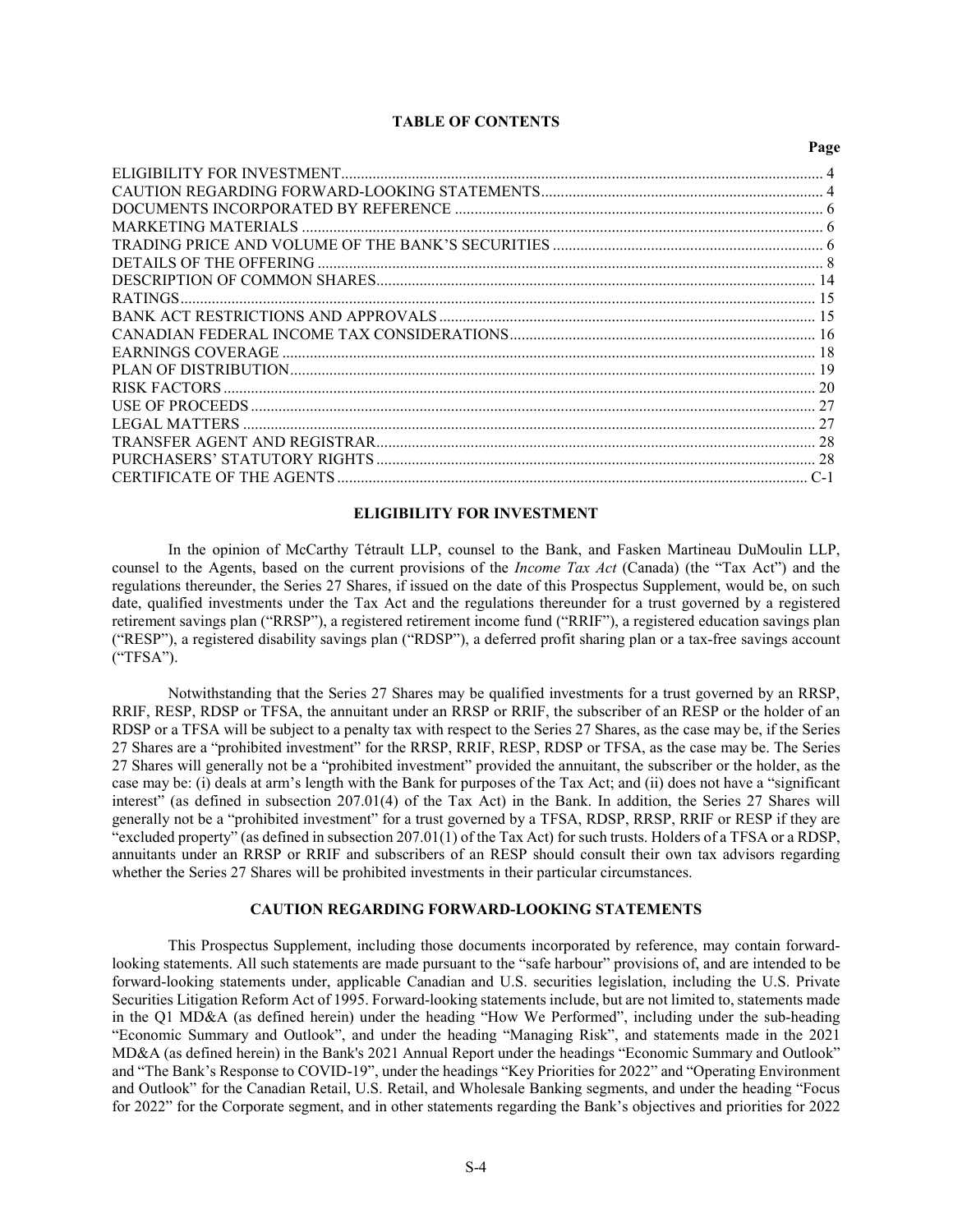and beyond and strategies to achieve them, the regulatory environment in which the Bank operates, the Bank's anticipated financial performance, and the potential economic, financial and other impacts of the Coronavirus Disease 2019 (COVID-19). Forward-looking statements are typically identified by words such as "will", "would", "should", "believe", "expect", "anticipate", "intend", "estimate", "plan", "goal", "target", "may", and "could".

By their very nature, these forward-looking statements require the Bank to make assumptions and are subject to inherent risks and uncertainties, general and specific. Especially in light of the uncertainty related to the physical, financial, economic, political, and regulatory environments, such risks and uncertainties – many of which are beyond the Bank's control and the effects of which can be difficult to predict – may cause actual results to differ materially from the expectations expressed in the forward-looking statements. Risk factors that could cause, individually or in the aggregate, such differences include: strategic, credit, market (including equity, commodity, foreign exchange, interest rate, and credit spreads), operational (including technology, cyber security, and infrastructure), model, insurance, liquidity, capital adequacy, legal, regulatory compliance and conduct, reputational, environmental and social, and other risks. Examples of such risk factors include the economic, financial, and other impacts of pandemics, including the COVID-19 pandemic; general business and economic conditions in the regions in which the Bank operates; geopolitical risk; the ability of the Bank to execute on long-term strategies and shorter-term key strategic priorities, including the successful completion of acquisitions and dispositions, business retention plans, and strategic plans; technology and cyber security risk (including cyber-attacks or data security breaches) on the Bank's information technology, internet, network access or other voice or data communications systems or services; model risk; fraud activity; the failure of third parties to comply with their obligations to the Bank or its affiliates, including relating to the care and control of information, and other risks arising from the Bank's use of third-party service providers; the impact of new and changes to, or application of, current laws and regulations, including without limitation tax laws, capital guidelines and liquidity regulatory guidance and the bank recapitalization "bail-in" regime; regulatory oversight and compliance risk; increased competition from incumbents and new entrants (including Fintechs and big technology competitors); shifts in consumer attitudes and disruptive technology; exposure related to significant litigation and regulatory matters; ability of the Bank to attract, develop, and retain key talent; changes to the Bank's credit ratings; changes in currency and interest rates (including the possibility of negative interest rates); increased funding costs and market volatility due to market illiquidity and competition for funding; Interbank Offered Rate (IBOR) transition risk; critical accounting estimates and changes to accounting standards, policies, and methods used by the Bank; existing and potential international debt crises; environmental and social risk (including climate change); and the occurrence of natural and unnatural catastrophic events and claims resulting from such events. The Bank cautions that the preceding list is not exhaustive of all possible risk factors and other factors could also adversely affect the Bank's results. For more detailed information, please refer to the "Risk Factors and Management" section of the 2021 MD&A, as may be updated in subsequently filed quarterly reports to shareholders. All such factors, as well as other uncertainties and potential events, and the inherent uncertainty of forward-looking statements, should be considered carefully when making decisions with respect to the Bank. The Bank cautions readers not to place undue reliance on the Bank's forward-looking statements.

Material economic assumptions underlying the forward-looking statements contained in this Pricing Supplement and any documents incorporated by reference are set out in the 2021 MD&A under the headings "Economic Summary and Outlook" and "The Bank's Response to COVID-19", under the headings "Key Priorities for 2022" and "Operating Environment and Outlook" for the Canadian Retail, U.S. Retail, and Wholesale Banking segments, and under the heading "Focus for 2022" for the Corporate segment, each as may be updated in subsequently filed quarterly reports to shareholders.

Any forward-looking statements contained in this Prospectus Supplement represent the views of management only as of the date of this Prospectus Supplement and are presented for the purpose of assisting prospective purchasers of the Bank's securities in understanding the Bank's financial position, objectives and priorities and anticipated financial performance as at and for the periods ended on the dates presented, and may not be appropriate for other purposes. The Bank does not undertake to update any forward-looking statements, whether written or oral, that may be made from time to time by or on its behalf, except as required under applicable securities legislation. See "Risk Factors".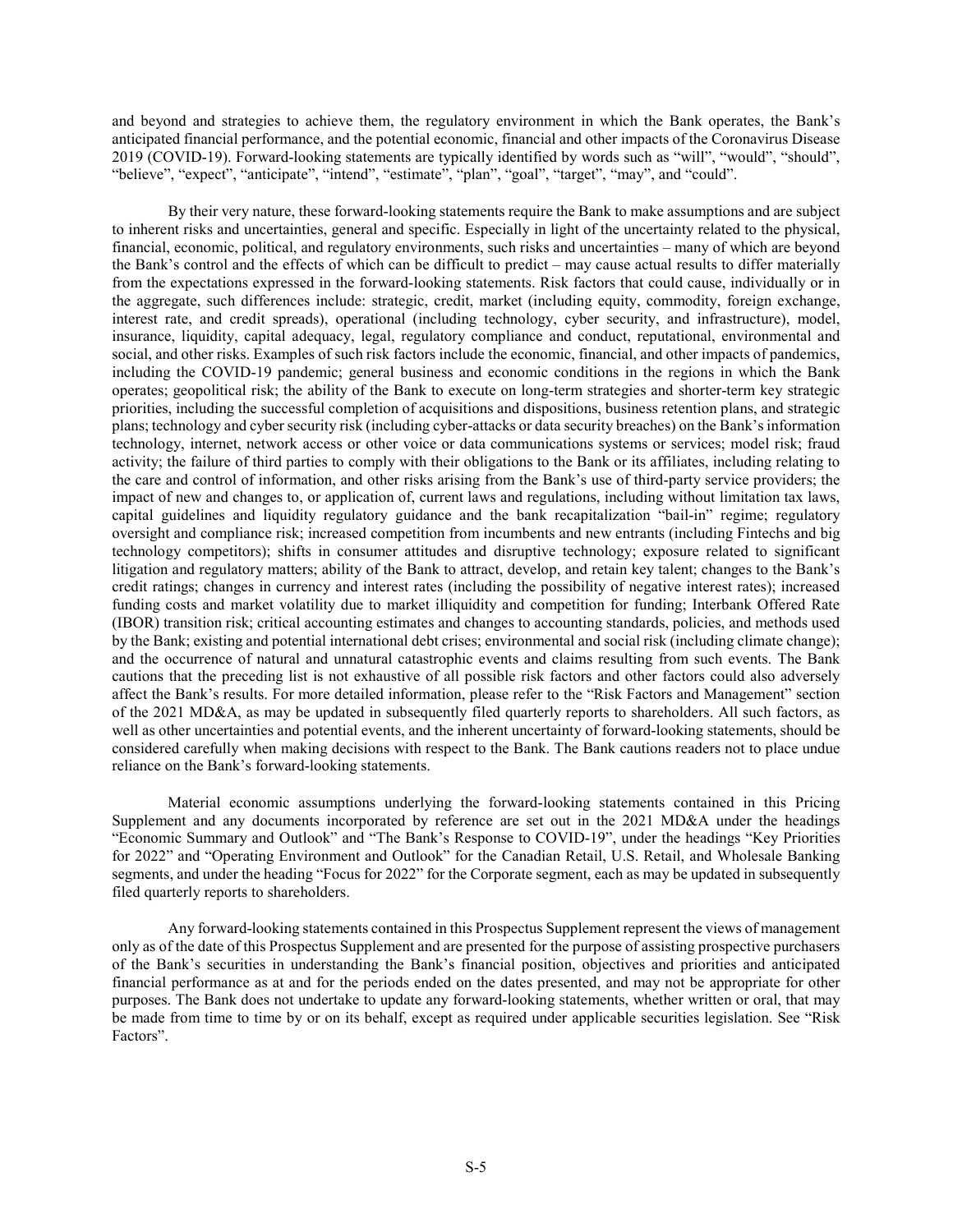#### **DOCUMENTS INCORPORATED BY REFERENCE**

<span id="page-5-0"></span>This Prospectus Supplement is deemed to be incorporated by reference into the Prospectus solely for the purpose of the offering of the Series 27 Shares. Other documents are also incorporated or deemed to be incorporated by reference into the Prospectus and reference should be made to the Prospectus for full particulars thereof. In addition, the following documents filed with the Superintendent and the various securities commissions or similar authorities in Canada are incorporated by reference into this Prospectus Supplement:

- (i) the consolidated audited financial statements for the fiscal year ended October 31, 2021 with comparative consolidated financial statements for the fiscal year ended October 31, 2020, together with the auditor's report thereon and the management's discussion and analysis thereon (the "2021 MD&A").
- (ii) the annual information form dated December 1, 2021;
- (iii) the management proxy circular dated as of February 7, 2022;
- (iv) the First Quarter 2022 Report to Shareholders for the three months ended January 31, 2022, which includes consolidated interim financial statements (unaudited) and the management's discussion and analysis thereon (the "Q1 MD&A");
- (v) the indicative term sheet delivered to potential investors with respect to this offering dated March 25, 2022 (the "Indicative Term Sheet"); and
- (vi) the final term sheet delivered to potential investors with respect to this offering dated March 25, 2022 (the "Final Term Sheet", together with the Indicative Term Sheet, the "Marketing Materials").

Any statement contained in this Prospectus Supplement or in a document incorporated or deemed to be incorporated by reference herein shall be deemed to be modified or superseded for the purposes of this Prospectus Supplement to the extent that a statement contained herein or in any other subsequently filed document which also is or is deemed to be incorporated by reference herein modifies or supersedes such statement. The modifying or superseding statement need not state that it has modified or superseded a prior statement or include any other information set forth in the document that it modifies or supersedes. The making of a modifying or superseding statement is not to be deemed an admission for any purposes that the modified or superseded statement, when made, constituted a misrepresentation, an untrue statement of a material fact or an omission to state a material fact that was required to be stated or that was necessary to make a statement not misleading in light of the circumstances in which it was made. Any statement so modified or superseded shall not be deemed, except as so modified or superseded, to constitute a part of this Prospectus Supplement.

#### **MARKETING MATERIALS**

<span id="page-5-1"></span>The Marketing Materials are not part of this Prospectus Supplement or the Prospectus to the extent that the contents of such materials have been modified or superseded by a statement contained in this Prospectus Supplement or any amendment. In addition, any template version of any other marketing materials filed with the securities commission or similar authority in each of the provinces and territories of Canada in connection with this offering after the date hereof but prior to the termination of the distribution of the Series 27 Shares under this Prospectus Supplement is deemed to be incorporated by reference herein and in the Prospectus.

# **TRADING PRICE AND VOLUME OF THE BANK'S SECURITIES**

<span id="page-5-2"></span>The following chart sets out the trading price and volume of the Bank's securities on the TSX during the 12 months preceding the date of this Prospectus Supplement.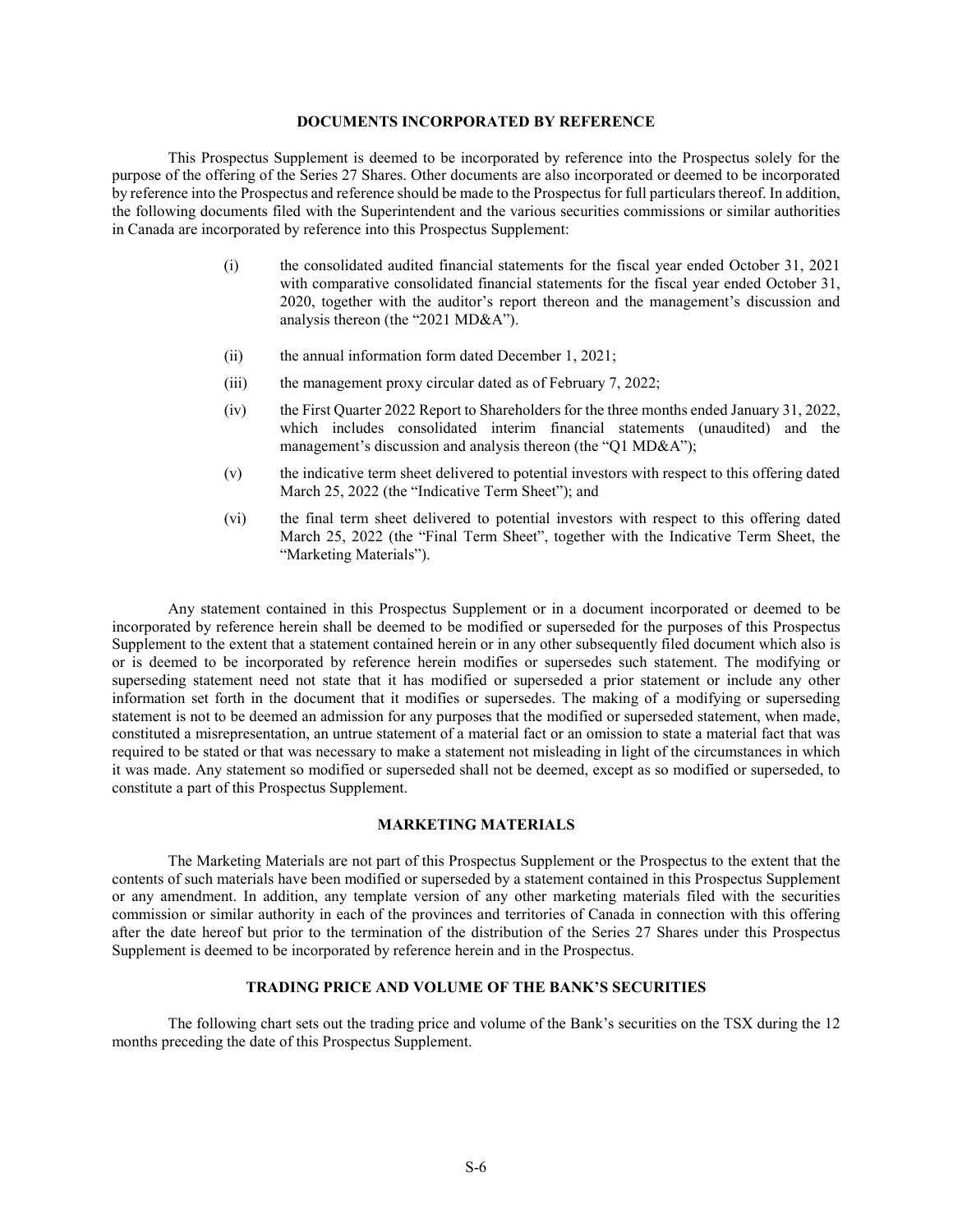|                                                   | Mar<br>2021               | Apr<br>2021               | May<br>2021              | Jun<br>2021               | July<br>2021              | Aug<br>2021              | <b>Sept</b><br>2021       | Oct<br>2021               | <b>Nov</b><br>2021        | Dec<br>2021              | Jan<br>2022                | Feb<br>2022                | Mar 1<br>to Mar<br>28, 2022 |
|---------------------------------------------------|---------------------------|---------------------------|--------------------------|---------------------------|---------------------------|--------------------------|---------------------------|---------------------------|---------------------------|--------------------------|----------------------------|----------------------------|-----------------------------|
|                                                   |                           |                           |                          |                           |                           |                          |                           |                           |                           |                          |                            |                            |                             |
| <b>COMMON SHARES</b>                              |                           |                           |                          |                           |                           |                          |                           |                           |                           |                          |                            |                            |                             |
| High(S)<br>Low(S)<br>Vol. ('000)                  | 83.65<br>77.64<br>157,737 | 85.51<br>81.70<br>146,416 | 89.12<br>83.40<br>86,268 | 88.56<br>86.585<br>87,335 | 87.70<br>81.34<br>132,398 | 86.80<br>81.91<br>66,680 | 85.45<br>80.675<br>89,535 | 90.70<br>84.05<br>162,749 | 96.39<br>89.865<br>84,732 | 98.21<br>91.95<br>87,652 | 104.17<br>96.89<br>166,734 | 109.08<br>100.30<br>91,425 | 104.00<br>95.70<br>102,139  |
|                                                   |                           |                           |                          |                           |                           | <b>PREFERRED SHARES</b>  |                           |                           |                           |                          |                            |                            |                             |
| Series 1<br>High(S)<br>Low $(\$)$<br>Vol ('000)   | 23.20<br>22.46<br>1,182   | 23.15<br>22.52<br>426     | 23.99<br>23.05<br>198    | 24.30<br>23.41<br>410     | 24.00<br>23.44<br>179     | 24.25<br>23.54<br>125    | 24.49<br>23.90<br>501     | 24.66<br>24.02<br>467     | 24.66<br>24.28<br>670     | 24.50<br>23.85<br>225    | 24.58<br>23.84<br>726      | 24.10<br>22.76<br>300      | 23.43<br>21.89<br>244       |
| Series 3<br>High(S)<br>Low(S)<br>Vol ('000)       | 23.15<br>22.42<br>407     | 23.13<br>22.40<br>383     | 23.94<br>23.11<br>377    | 24.43<br>23.42<br>171     | 23.93<br>23.50<br>170     | 24.25<br>23.50<br>174    | 24.49<br>23.90<br>103     | 24.84<br>24.11<br>146     | 24.64<br>24.30<br>231     | 24.59<br>24.00<br>124    | 24.60<br>23.87<br>158      | 24.11<br>22.87<br>271      | 23.10<br>22.32<br>159       |
| Series 5<br>High (S)<br>Low $(\$)$<br>Vol ('000)  | 23.30<br>22.42<br>474     | 23.44<br>22.55<br>432     | 24.00<br>23.33<br>223    | 24.40<br>23.40<br>206     | 24.00<br>23.61<br>169     | 24.40<br>23.65<br>242    | 24.82<br>24.06<br>264     | 24.75<br>24.35<br>404     | 24.74<br>24.48<br>628     | 24.63<br>23.95<br>180    | 24.75<br>23.88<br>326      | 24.18<br>22.75<br>405      | 23.21<br>22.39<br>217       |
| Series 7<br>High(S)<br>Low $(\$)$<br>Vol. ('000)  | 24.24<br>23.67<br>174     | 24.22<br>23.51<br>129     | 24.60<br>23.80<br>542    | 24.80<br>23.90<br>144     | 24.56<br>23.85<br>115     | 25.06<br>24.22<br>297    | 25.09<br>24.56<br>160     | 25.20<br>24.77<br>228     | 25.11<br>24.81<br>114     | 25.00<br>24.08<br>95     | 25.21<br>24.42<br>276      | 24.75<br>24.10<br>240      | 24.60<br>23.32<br>155       |
| Series 9<br>High(S)<br>Low $(\$)$<br>Vol. ('000)  | 24.25<br>23.50<br>107     | 24.34<br>23.56<br>78      | 24.75<br>24.11<br>153    | 24.87<br>23.39<br>191     | 24.61<br>23.95<br>82      | 25.27<br>24.43<br>93     | 25.19<br>24.82<br>62      | 25.28<br>24.95<br>73      | 25.34<br>24.83<br>111     | 25.20<br>23.79<br>63     | 25.33<br>24.55<br>101      | 24.91<br>24.21<br>139      | 24.90<br>23.46<br>74        |
| Series 16<br>High(S)<br>Low $(\$)$<br>Vol. ('000) | 25.45<br>24.55<br>355     | 25.58<br>24.91<br>242     | 26.00<br>25.13<br>146    | 26.09<br>25.27<br>196     | 25.89<br>25.36<br>117     | 26.04<br>25.42<br>133    | 25.79<br>25.43<br>69      | 26.04<br>25.55<br>123     | 25.65<br>25.30<br>163     | 25.79<br>25.11<br>96     | 25.75<br>25.20<br>70       | 25.40<br>24.95<br>230      | 25.64<br>24.90<br>134       |
| Series 18<br>High(S)<br>Low $(\$)$<br>Vol. ('000) | 24.92<br>24.25<br>383     | 25.10<br>24.53<br>239     | 25.48<br>24.85<br>162    | 25.88<br>25.10<br>60      | 25.47<br>24.75<br>85      | 26.01<br>25.23<br>104    | 25.94<br>25.31<br>199     | 25.75<br>25.23<br>144     | 26.00<br>25.25<br>111     | 25.94<br>24.67<br>142    | 26.00<br>25.14<br>488      | 25.75<br>24.74<br>313      | 25.35<br>24.70<br>109       |
| Series 20<br>High(S)<br>Low $(\$)$<br>Vol. ('000) | 24.59<br>23.90<br>292     | 24.84<br>24.10<br>373     | 25.20<br>24.72<br>284    | 25.39<br>25.00<br>221     | 25.53<br>24.64<br>277     | 25.93<br>25.03<br>250    | 25.70<br>25.12<br>131     | 25.66<br>25.14<br>130     | 25.69<br>25.29<br>105     | 25.70<br>24.92<br>215    | 25.70<br>25.00<br>283      | 25.28<br>24.565<br>201     | 25.25<br>24.25<br>195       |
| Series 22<br>High(S)<br>Low $(\$)$<br>Vol. ('000) | 26.19<br>25.30<br>186     | 26.29<br>25.79<br>474     | 26.83<br>25.99<br>270    | 27.00<br>26.02<br>126     | 26.84<br>25.89<br>134     | 27.01<br>26.27<br>105    | 26.88<br>26.25<br>133     | 27.07<br>26.35<br>129     | 26.93<br>26.49<br>141     | 26.72<br>25.82<br>62     | 26.87<br>25.69<br>153      | 26.33<br>25.86<br>126      | 26.50<br>25.50<br>196       |
| Series 24<br>High(S)<br>Low $(\$)$<br>Vol. ('000) | 26.64<br>25.78<br>445     | 26.31<br>25.79<br>339     | 27.14<br>26.19<br>562    | 27.20<br>26.40<br>166     | 27.12<br>25.86<br>122     | 27.33<br>26.59<br>124    | 27.33<br>26.61<br>193     | 27.38<br>26.80<br>140     | 27.00<br>26.65<br>133     | 26.84<br>25.97<br>111    | 27.00<br>25.90<br>77       | 26.65<br>26.00<br>381      | 26.60<br>25.63<br>294       |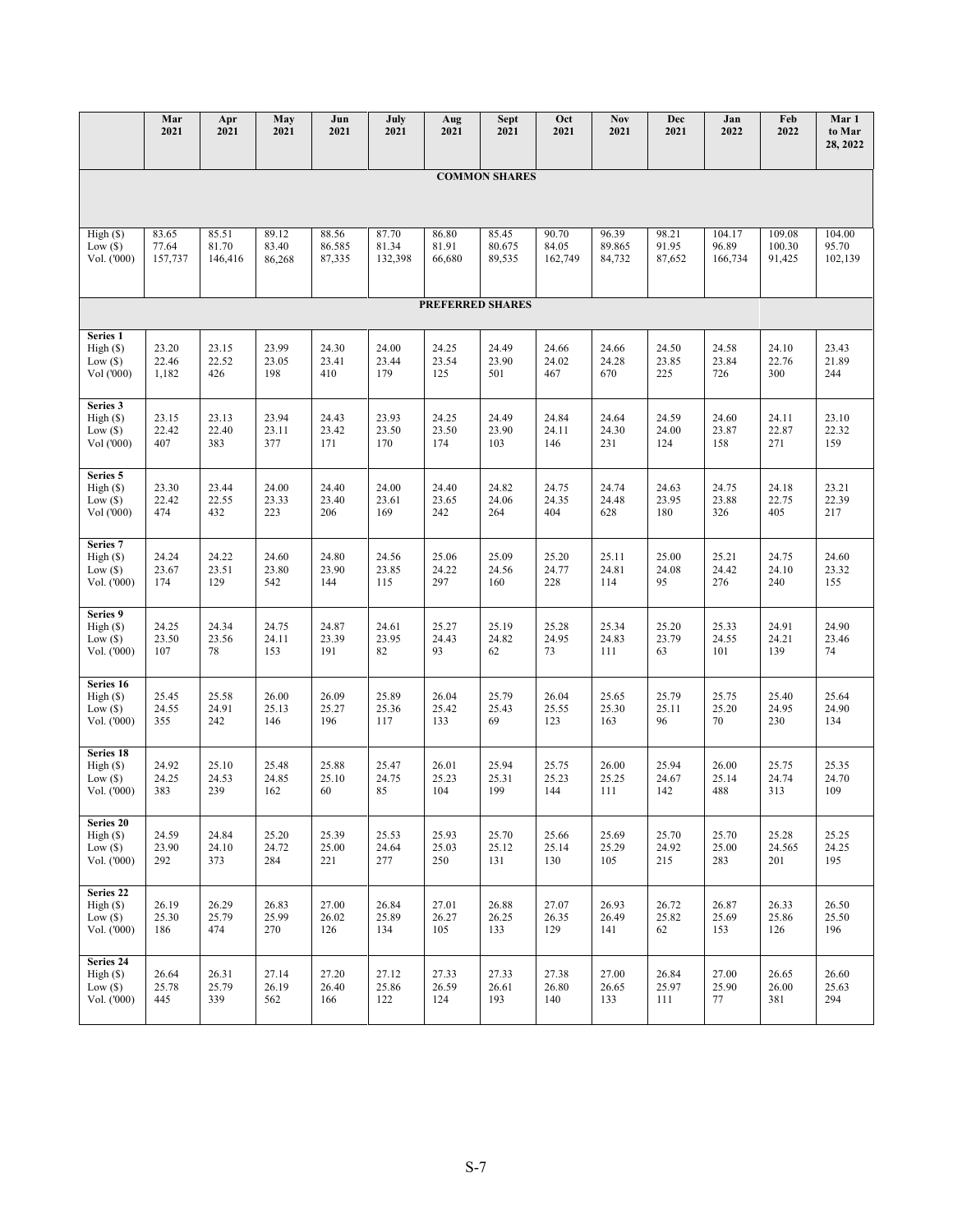# **DETAILS OF THE OFFERING**

<span id="page-7-0"></span>The following is a summary of certain provisions attaching to the Series 27 Shares as a series which represents a series of Class A First Preferred Shares. See "Description of Preferred Shares" in the Prospectus for a description of the general terms and provisions of the Class A First Preferred Shares as a class.

#### **Certain Provisions of the Series 27 Shares as a Series**

#### *Definition of Terms*

The following definitions are relevant to the Series 27 Shares.

**"Annual Fixed Dividend Rate"** means, for any Subsequent Fixed Rate Period, the rate of interest (expressed as a percentage rate rounded to the nearest one hundred-thousandth of one percent (with 0.000005% being rounded up)) equal to the sum of the Government of Canada Yield on the applicable Fixed Rate Calculation Date plus 3.317%.

**"Bloomberg Screen GCAN5YR Page"** means the display designated as page ''GCAN5YR<INDEX>'' on the Bloomberg Financial L.P. service (or such other page as may replace the GCAN5YR page on that service for purposes of displaying Government of Canada bond yields).

"**Fixed Period End Date**" means October 31, 2027 and each October 31 every fifth year thereafter.

**"Fixed Rate Calculation Date"** means, for any Subsequent Fixed Rate Period, the business day prior to the first day of such Subsequent Fixed Rate Period.

**"Government of Canada Yield"** means, as at any Fixed Rate Calculation Date, the bid yield to maturity on such date (assuming semi-annual compounding) of a Canadian dollar denominated non-callable Government of Canada bond with a term to maturity of five years as quoted as of 10:00 a.m. (Toronto time) on such date and which appears on the Bloomberg Screen GCAN5YR Page on such date; provided that, if such rate does not appear on the Bloomberg Screen GCAN5YR Page on such date, the Government of Canada Yield will mean the bid yield to maturity on such date, compounded semi-annually, which a non-callable Government of Canada nominal bond would be expected to carry if issued, in Canadian dollars in Canada, at 100% of its principal amount on such date with a term to maturity equal to the related Subsequent Fixed Rate Period, as determined by two independent Canadian investment dealers (each of which is a member of the Investment Industry Regulatory Organization of Canada or any successor to or of the Investment Industry Regulatory Organization of Canada) selected by the Bank, and based on a linear interpolation of the yields represented by the arithmetic average of bids observed in the market at approximately 10:00 a.m. (Toronto time), if available, on the relevant date (or, if not available on the relevant date, on the most recent date for which such bids are available) for each of the two outstanding non-callable Government of Canada nominal bonds which have the terms to maturity which most closely span such Subsequent Fixed Rate Period on such Fixed Rate Calculation Date, where such arithmetic average is based in each case on the bids quoted by such independent investment dealers.

**"Initial Fixed Rate Period"** means the period from and including the closing date of this offering to but excluding October 31, 2027.

**"Initial Reset Date"** means October 31, 2027.

**"Subsequent Fixed Rate Period"** means the period from and including the Initial Reset Date to, but excluding, the next Fixed Period End Date and each five-year period thereafter from and including such Fixed Period End Date to, but excluding, the next Fixed Period End Date.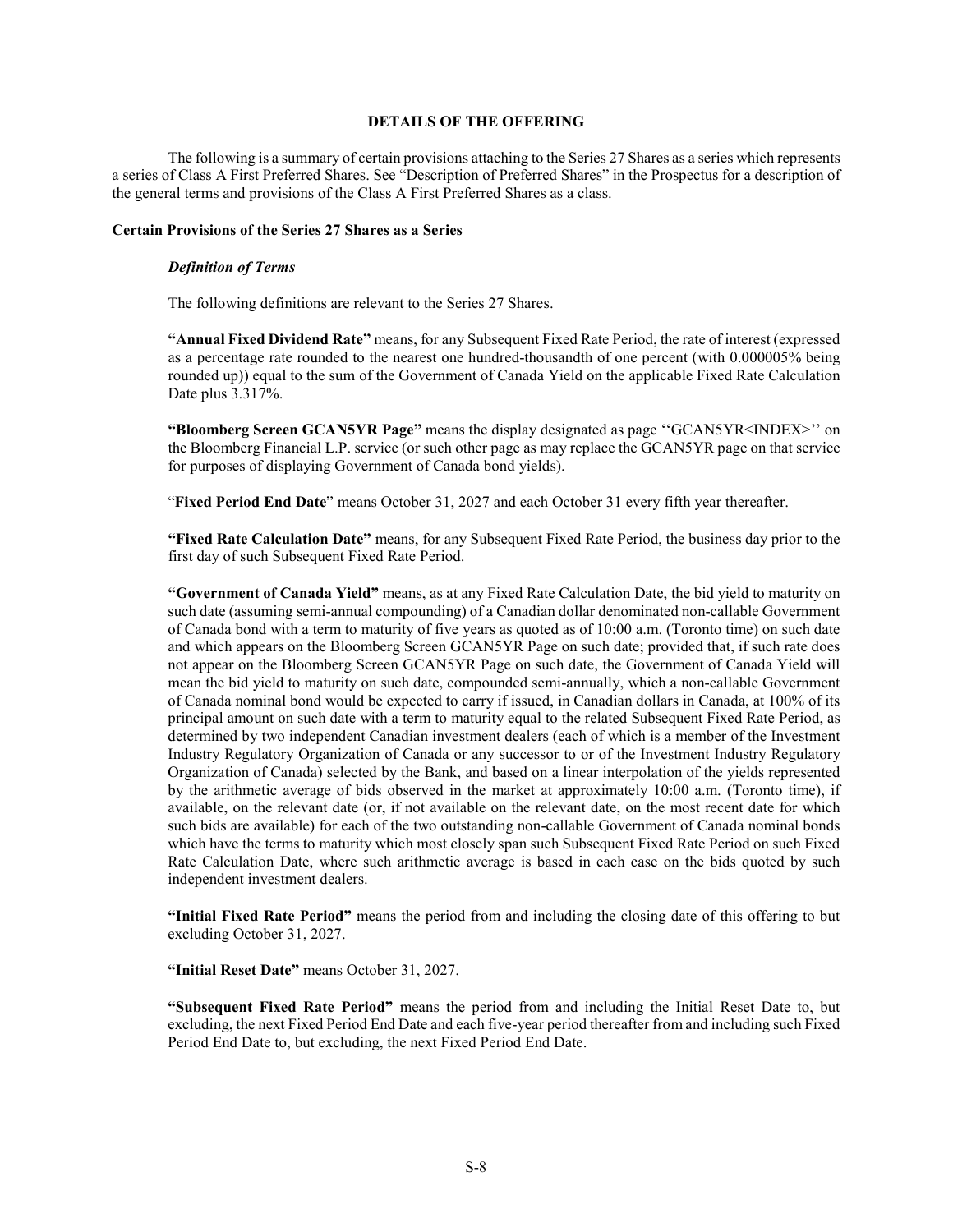# *Issue Price*

The Series 27 Shares will have an issue price of \$1,000.00 per share.

#### *Dividends*

During the Initial Fixed Rate Period, the holders of the Series 27 Shares will be entitled to receive fixed rate non-cumulative preferential cash dividends, as and when declared by the Board of Directors, subject to the provisions of the Bank Act, payable semi-annually on April 30 and October 31 in each year, in an amount per share per annum determined by multiplying the applicable Initial Annual Fixed Dividend Rate by \$1,000.00; provided that, whenever it is necessary to compute any dividend amount in respect of the Series 27 Shares for a period of less than one full semi-annual dividend period, such dividend amount shall be calculated on the basis of the actual number of days in the period and a year of 365 days. Notwithstanding the foregoing, the first dividend per Series 27 Share, if declared, will be payable on October 31, 2022 in respect of the period from and including April 4, 2022 to but excluding October 31, 2022, in the amount of \$32.84589041 per share, based on the anticipated closing date of this offering of April 4, 2022.

During each Subsequent Fixed Rate Period, the holders of the Series 27 Shares will be entitled to receive fixed rate non-cumulative preferential cash dividends, as and when declared by the board of directors, subject to the provisions of the Bank Act, payable semi-annually on April 30 and October 31 in each year, in an amount per share per annum determined by multiplying the Annual Fixed Dividend Rate applicable to such Subsequent Fixed Rate Period by \$1,000.00.

The Bank will determine the Annual Fixed Dividend Rate applicable to a Subsequent Fixed Rate Period on the Fixed Rate Calculation Date. Such determination will, in the absence of manifest error, be final and binding upon the Bank and all holders of Series 27 Shares. The Bank will, on the relevant Fixed Rate Calculation Date, give notice of the Annual Fixed Dividend Rate for the ensuing Subsequent Fixed Rate Period to the registered holders of Series 27 Shares.

If the board of directors does not declare a dividend, or any part thereof, on the Series 27 Shares on or before the dividend payment date therefor, then the rights of the holders of the Series 27 Shares to such dividend, or to any part thereof, will be extinguished.

The Bank is restricted under the Bank Act from paying dividends on the Series 27 Shares in certain circumstances. See "Bank Act Restrictions and Approvals" and "Bank Act Restrictions and Restrictions on Payment of Dividends" herein and in the Prospectus, respectively.

#### *Redemption*

Except as noted below, the Series 27 Shares will not be redeemable prior to October 1, 2027. Subject to the provisions of the Bank Act (see "Bank Act Restrictions and Approvals" and "Bank Act Restrictions and Restrictions on Payment of Dividends" herein and in the Prospectus, respectively), the consent of the Superintendent and the provisions described below under "Restriction on Dividends and Retirement of Shares", during the period from October 1, 2027 to and including October 31, 2027 and during the period from October 1 to and including October 31 every fifth year thereafter, the Bank may redeem all or any part of the outstanding Series 27 Shares at the option of the Bank. The redemption price per share will be an amount in cash for each share redeemed of \$1,000.00 plus any declared and unpaid dividends up to, but excluding, the date fixed for redemption.

Upon the occurrence of a Regulatory Event Date (as defined below), with the prior approval of the Superintendent, the Bank may, at its option, at any time following a Regulatory Event Date, redeem the Series 27 Shares, in whole but not in part, by the payment of an amount in cash for each share redeemed of \$1,000.00 plus any declared and unpaid dividends up to, but excluding, the date fixed for redemption.

"**Regulatory Event Date**" means the date specified in a letter from the Superintendent to the Bank on which the Series 27 Shares will no longer be recognized in full as eligible "Additional Tier 1 Capital" or will no longer be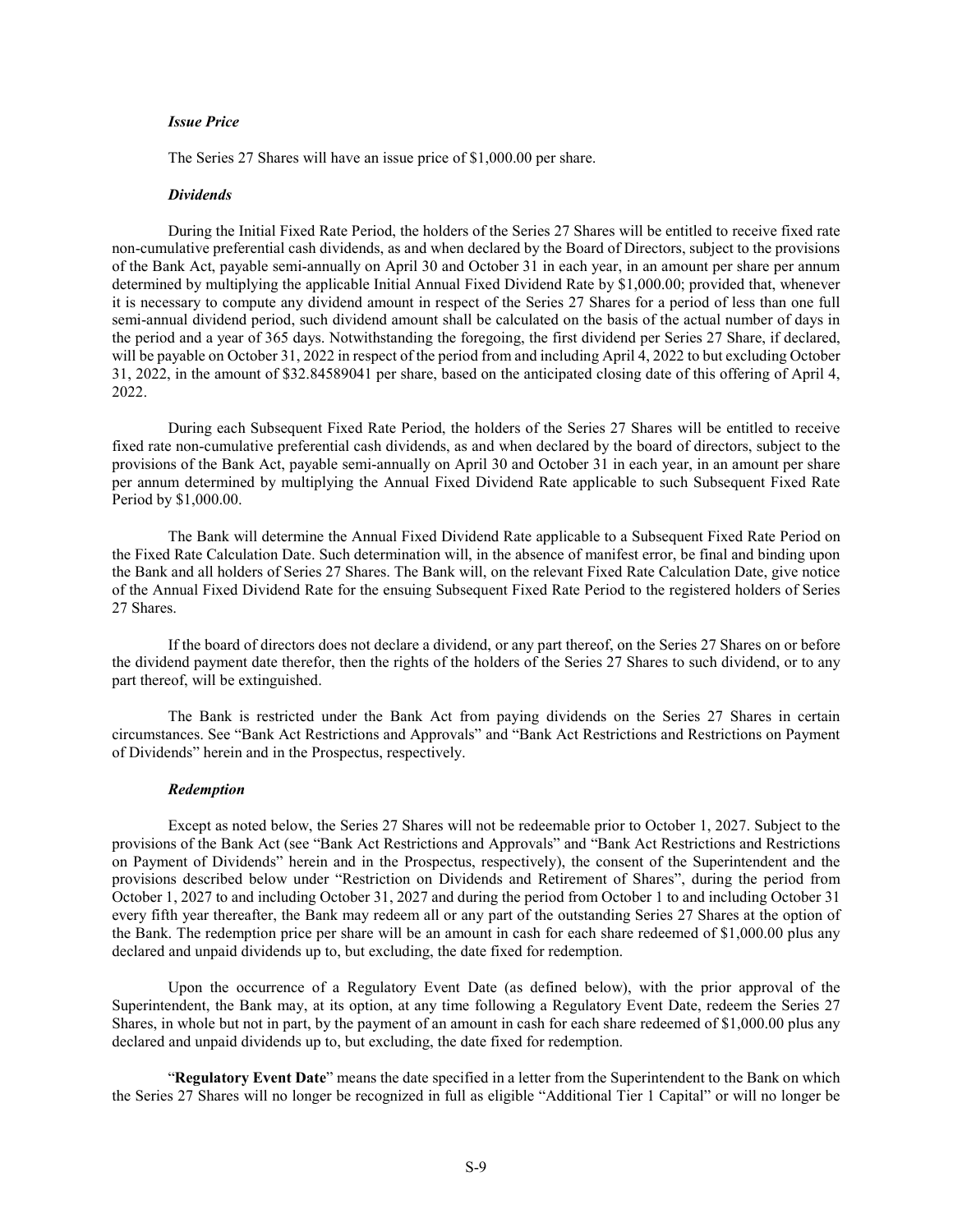eligible to be included in full as risk-based "Total Capital" on a consolidated basis under the guidelines for capital adequacy requirements for banks as interpreted by the Superintendent.

The Bank will give notice of any redemption (other than a redemption upon the occurrence of a Regulatory Event Date) to registered holders not more than 60 days and not less than 15 days prior to the redemption date. The Bank will give notice of any redemption upon the occurrence of a Regulatory Event Date to registered holders not more than 60 and not less than 30 days prior to the redemption date.

Where a part only of the then outstanding Series 27 Shares is at any time to be redeemed, the Series 27 Shares will be redeemed pro rata disregarding fractions, or in such other manner as the board of directors of the Bank determines.

## **Purchase for Cancellation**

Subject to the provisions of the Bank Act, the provisions described below under "Restriction on Dividends and Retirement of Shares" and the consent of the Superintendent the Bank may at any time, purchase for cancellation any of the Series 27 Shares in the open market at the lowest price or prices at which in the opinion of the board of directors such shares are obtainable.

## **Conversion Upon Occurrence of a Non-Viability Contingent Capital Trigger Event**

Upon the occurrence of a Trigger Event, each outstanding Series 27 Share will automatically and immediately be converted, on a full and permanent basis, without the consent of the holder thereof, into the number of Common Shares determined by the following formula: (Multiplier x Share Value)  $\div$  Conversion Price (rounding down, if necessary, to the nearest whole number of Common Shares) (a "Contingent Conversion"). For the purposes of the foregoing:

"**Conversion Price**" means the greater of (i) the Common Share Price (as defined below), and (ii) the Floor Price (as defined below).

"**Common Share Price**" means the volume weighted average per share trading price of the Common Shares on the TSX for the 10 consecutive Trading Day (as defined below) period ending on the Trading Day immediately before the occurrence of a Trigger Event, or if the Common Shares are not then listed on the TSX, the principal stock exchange on which the Common Shares are then listed or quoted (being the stock exchange with the greatest volume of trading in the Common Shares during the previous six months), or if such shares are not listed or quoted on any stock exchange, or if no such trading prices are available, the Floor Price.

"**Floor Price**" means \$5.00, subject to adjustment in the event of (i) the issuance of Common Shares or securities exchangeable for or convertible into Common Shares to all or substantially all of the holders of the Common Shares as a stock dividend or similar distribution, (ii) the subdivision, redivision or change of the Common Shares into a greater number of shares, or (iii) the reduction, combination or consolidation of the Common Shares into a lesser number of shares. No adjustment of the Floor Price will be required if the amount of such adjustment will be less than 1% of the Floor Price in effect immediately prior to the event giving rise to the adjustment, provided, however, that in such case any adjustment that would otherwise be required then to be made will be carried forward and will be made at the time of and together with the next subsequent adjustment which, together with any adjustment so carried forward, will amount to at least 1% of the Floor Price.

# "**Multiplier**" means 1.0.

"**Share Value**" means \$1,000.00 plus declared and unpaid dividends as at the date of the Trigger Event.

"**Trading Day**" means, with respect to any stock exchange or market, a day on which shares may be traded through the facilities of that stock exchange or market.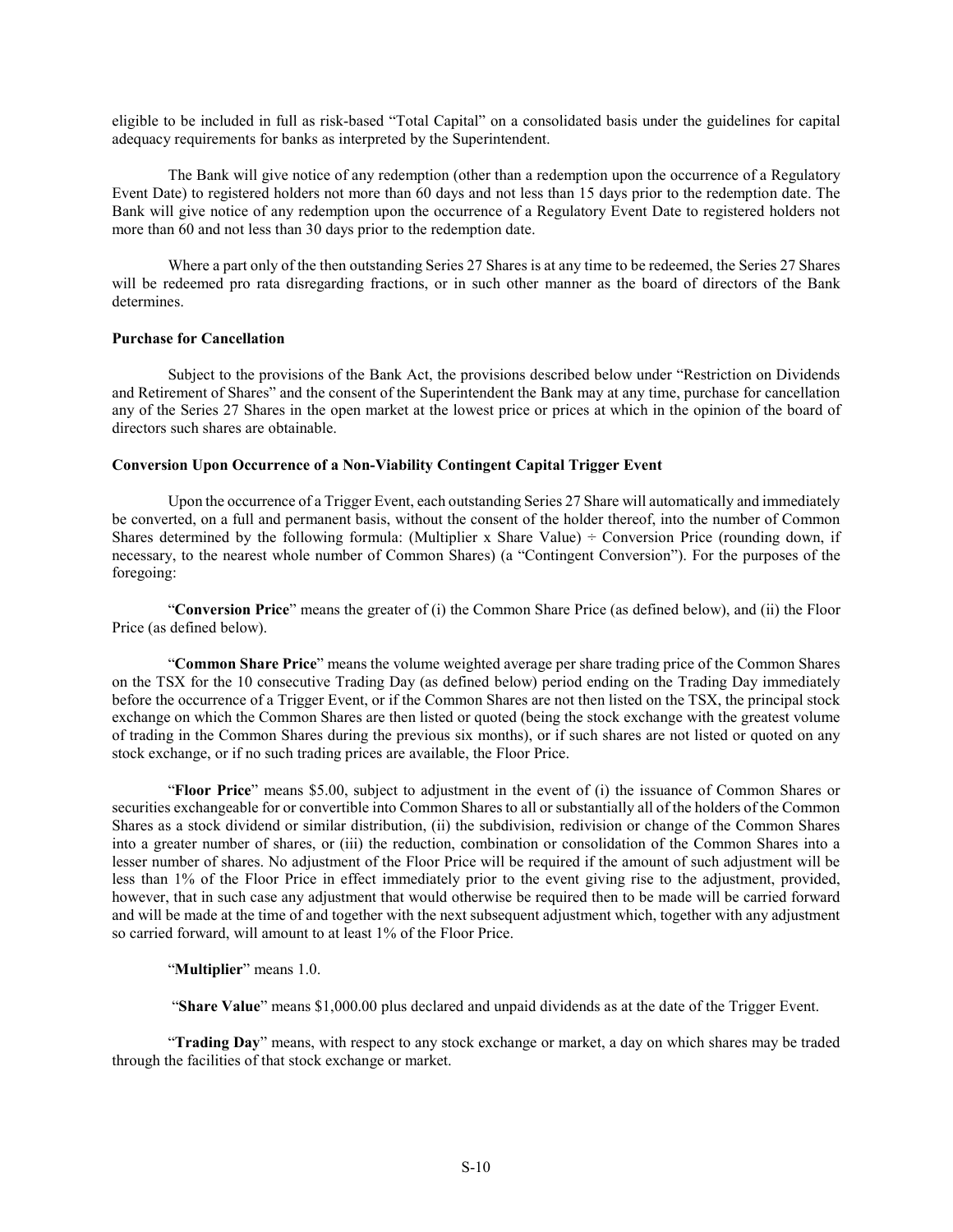"**Trigger Event**" has the meaning set out in the OSFI Guideline for Capital Adequacy Requirements (CAR), Chapter 2 ‒ Definition of Capital, effective November 2018, as such term may be amended or superseded by OSFI from time to time, which term currently provides that each of the following constitutes a Trigger Event:

- the Superintendent publicly announces that the Bank has been advised, in writing, that the Superintendent is of the opinion that the Bank has ceased, or is about to cease, to be viable and that, after the conversion or write-off, as applicable, of all contingent instruments and taking into account any other factors or circumstances that are considered relevant or appropriate, it is reasonably likely that the viability of the Bank will be restored or maintained; or
- the federal or a provincial government in Canada publicly announces that the Bank has accepted or agreed to accept a capital injection, or equivalent support, from the federal government or any provincial government or political subdivision or agent or agency thereof without which the Bank would have been determined by the Superintendent to be non-viable.

Fractions of Common Shares will not be issued or delivered pursuant to a Contingent Conversion and no cash payment will be made in lieu of a fractional Common Share. Notwithstanding any other provision of the Series 27 Shares, the conversion of the Series 27 Shares in connection with a Contingent Conversion shall not be an event of default and the only consequence of a Trigger Event under the provisions of the Series 27 Shares will be the conversion of the Series 27 Shares into Common Shares.

In the event of a capital reorganization, consolidation, merger or amalgamation of the Bank or comparable transaction affecting the Common Shares, the Bank will take necessary action to ensure that holders of Series 27 Shares receive, pursuant to a Contingent Conversion, the number of Common Shares or other securities that such holders would have received if the Contingent Conversion occurred immediately prior to the record date for such event.

# **Right Not to Deliver Common Shares upon a Contingent Conversion**

Upon a Contingent Conversion, the Bank reserves the right not to (a) deliver some or all of the Common Shares issuable thereupon to any person whom the Bank or its transfer agent has reason to believe is an Ineligible Person or any person who, by virtue of the Contingent Conversion, would become a Significant Shareholder, or (b) record in its securities register a transfer or issue of Common Shares to any person whom the Bank or its transfer agent has reason to believe is an Ineligible Government Holder based on a declaration submitted to the Bank or its transfer agent by or on behalf of such person. In those circumstances, the Bank or its agent will hold, as agent of any such person, all or the relevant number of Common Shares otherwise to be delivered to such Ineligible Persons or persons who would become Significant Shareholders or registered to such Ineligible Government Holders, as the case may be, and the Bank or its agent will deliver such shares to a broker retained by the Bank for the purpose of selling such Common Shares to parties other than the Bank and its affiliates on behalf of any such person. Such sales (if any) will be made at such times and at such prices as the Bank (or its agent as directed by the Bank), in its sole discretion, may determine. Neither the Bank nor its agent will be subject to any liability for failure to sell any such Common Shares on behalf of any such person or at any particular price on any particular day. The net proceeds received by the Bank or its agent from the sale of any such Common Shares will be delivered to any such person, after deducting the costs of sale and any applicable withholding taxes, in accordance with CDS procedures or otherwise. For the purposes of the foregoing:

- "**Ineligible Government Holder**" means any person who is the federal or a provincial government in Canada or agent or agency thereof, or the government of a foreign country or any political subdivision of a foreign country, or any agent or agency of a foreign government, in each case to the extent that the recording in the Bank's securities register of a transfer or issue of any share of the Bank to such person would cause the Bank to contravene the Bank Act.
- "**Ineligible Person**" means (i) any person whose address is in, or whom the Bank or its transfer agent has reason to believe is a resident of, any jurisdiction outside of Canada to the extent that the issuance of Common Shares or Series 27 Shares by the Bank or delivery of Common Shares by its transfer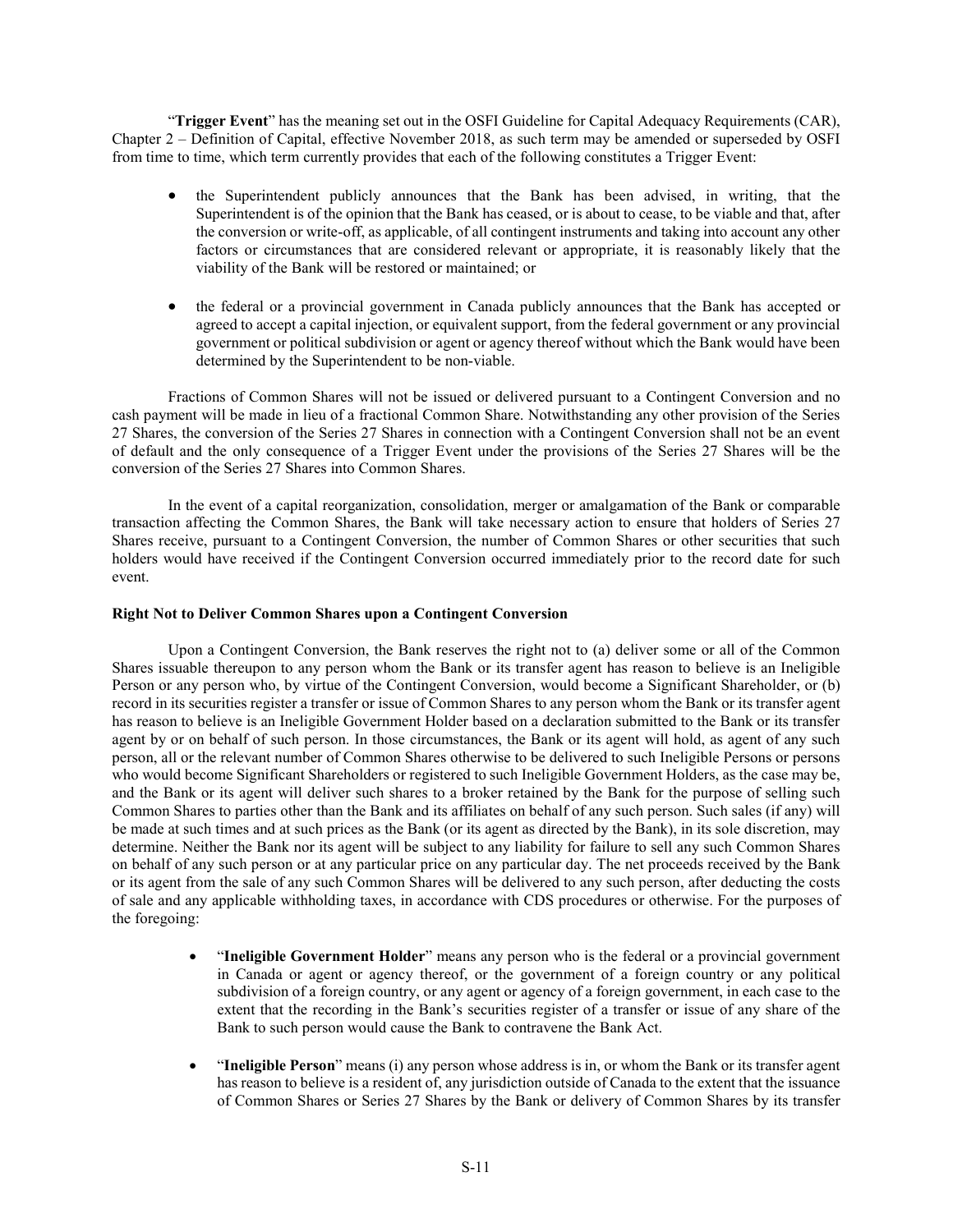agent to that person upon a Contingent Conversion (A) would require the Bank to take any action to comply with securities, banking or analogous laws of that jurisdiction or (B) would give rise to a liability for withholding tax in connection with such issuance or delivery, or (ii) any person to the extent that the issuance of Common Shares or Series 27 Shares by the Bank or delivery of Common Shares by its transfer agent to that person upon a Contingent Conversion would cause the Bank to be in violation of any law to which the Bank is subject.

• "**Significant Shareholder**" means any person who beneficially owns directly, or indirectly through entities controlled by such person or persons associated with or acting jointly or in concert with such person (as determined in accordance with the Bank Act), a percentage of the total number of outstanding shares of a class of the Bank that is in excess of that permitted by the Bank Act.

# **Rights on Liquidation**

In the event of the liquidation, dissolution or winding-up of the Bank, provided that a Trigger Event has not occurred, holders of Series 27 Shares will be entitled to receive \$1,000.00 per share, together with the amount of declared and unpaid dividends to the date of payment, before any amount will be paid or any assets of the Bank distributed to the holders of the Common Shares or other shares ranking junior to the Series 27 Shares. The holders of Series 27 Shares will not be entitled to share in any further distribution of the property or assets of the Bank. The Series 27 Shares will rank on parity with all other series of Class A First Preferred Shares of the Bank and in priority to the Common Shares with respect to the payment of dividends and on the distribution of assets in the event of the liquidation, dissolution or winding-up of the Bank. If a Trigger Event occurs, the rights on liquidation described above will not be relevant since all Series 27 Shares will be converted into Common Shares which will rank on parity with all other issued and outstanding Common Shares.

# **Restriction on Dividends and Retirement of Shares**

So long as any of the Series 27 Shares are outstanding, the Bank shall not, without the approval of holders of the Series 27 Shares:

- declare any dividends on the Common Shares or any other shares ranking junior to the Series 27 Shares (other than stock dividends on shares of the Bank ranking junior to the Series 27 Shares); or
- redeem, purchase or otherwise retire any Common Shares or any other shares of the Bank ranking junior to the Series 27 Shares (except out of the net cash proceeds of a substantially concurrent issue of shares ranking junior to the Series 27 Shares); or
- redeem, purchase or otherwise retire less than all the Series 27 Shares then outstanding; or
- except pursuant to any purchase obligation, sinking fund, retraction privilege or mandatory redemption provisions attaching to any series of preferred shares of the Bank, redeem, purchase or otherwise retire any other shares ranking prior to or on a parity with the Series 27 Shares;

unless, in each case, all dividends on the Series 27 Shares up to and including those payable on the dividend payment date for the last completed period for which dividends shall be payable and in respect of which the rights of the holders thereof have not been extinguished or waived, and all dividends then accrued on all other shares ranking prior to or on a parity with the Series 27 Shares have been declared and paid or set apart for payment.

# **Issue of Additional Series of Class A First Preferred Shares**

The Bank may not, without the prior approval of the holders of the Class A First Preferred Shares (in addition to such approvals as may be required by the Bank Act or any other legal requirement), (a) create or issue any shares ranking in priority to the Class A First Preferred Shares, or (b) create or issue any additional series of Class A First Preferred Shares or any shares ranking pari passu with the Class A First Preferred Shares, unless at the date of such creation or issuance all cumulative dividends up to and including the last completed period for which such cumulative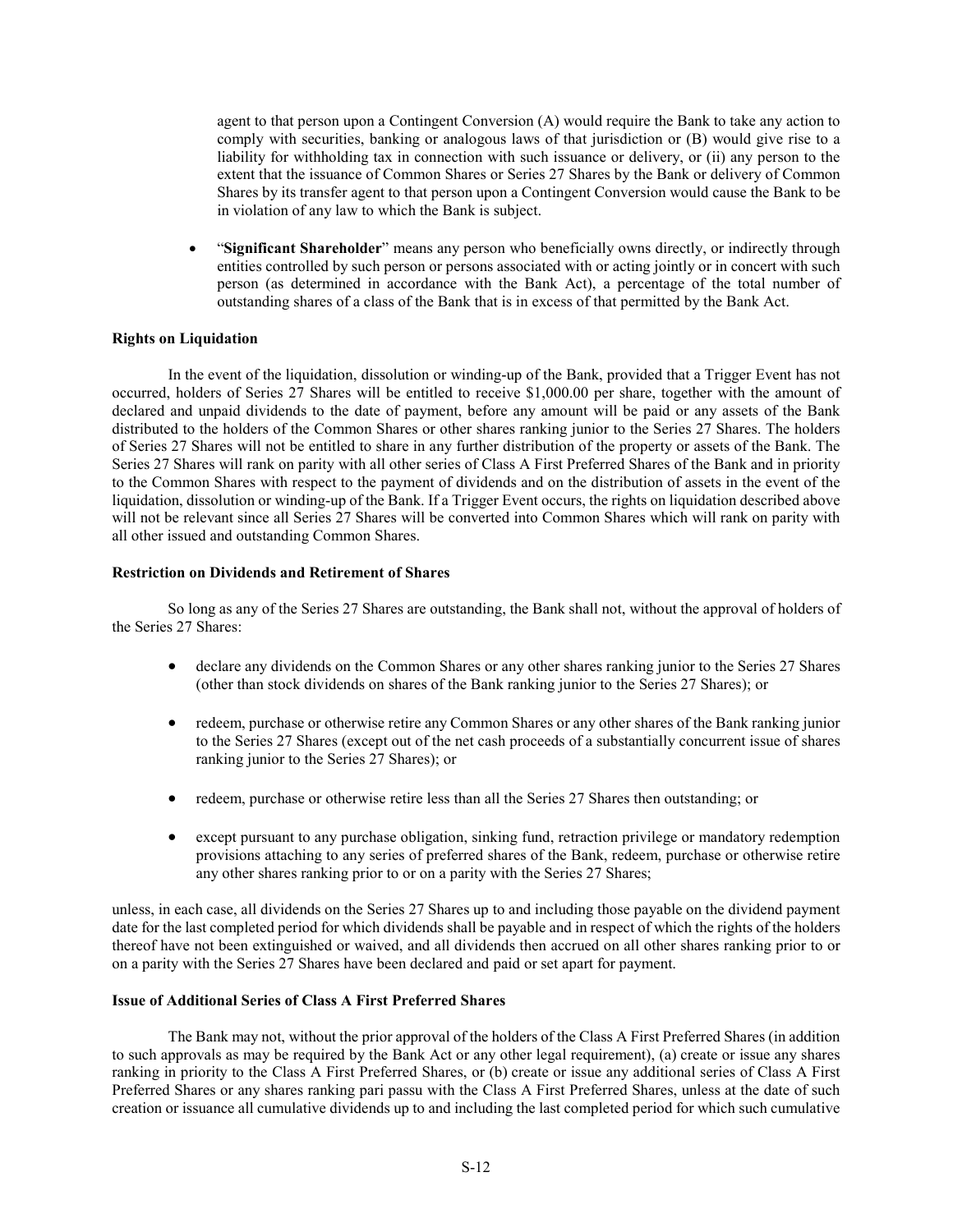dividends shall be payable, shall have been declared and paid or set apart for payment in respect of each series of cumulative Class A First Preferred Shares then issued and outstanding and any declared and unpaid non-cumulative dividends shall have been paid or set apart for payment in respect of each series of non-cumulative Class A First Preferred Shares then issued and outstanding. Currently, there are no outstanding Class A First Preferred Shares which carry the right to cumulative dividends.

## **Conversion into Another Series of Class A First Preferred Shares**

The Bank may at any time, subject to the approval of the Superintendent, (i) give the holders of Series 27 Shares the right, at their option, to convert such Series 27 Shares into a new series of Class A First Preferred Shares of the Bank, or (ii) require the holders of Series 27 Shares to convert such Series 27 Shares into a new series of Class A First Preferred Shares of the Bank.

#### **Amendments to Series 27 Shares**

The provisions attaching to the Series 27 Shares may not be deleted or varied without such approval as may then be required by the Bank Act, subject to a minimum requirement for approval by at least two-thirds of the votes cast at a meeting of the holders of the Series 27 Shares, duly called for the purpose or by the signature of the holders of at least two-thirds of the Series 27 Shares outstanding. In addition to the aforementioned approval, the Bank will not without, but may from time to time with, the prior approval of the Superintendent, make any such deletion or variation which might affect the classification afforded to the Series 27 Shares from time to time for capital adequacy requirements pursuant to the Bank Act and the regulations and guidelines thereunder, including the OSFI Guideline for Capital Adequacy Requirements (CAR), as may be amended from time to time.

#### **Voting Rights**

Subject to the provisions of the Bank Act, holders of Series 27 Shares, as such, will not be entitled to receive notice of, or to attend or to vote at, any meeting of the shareholders of the Bank unless and until the first time at which the rights of such holders to any undeclared dividends have been extinguished as described under "Dividends", above. In that event, the holders of Series 27 Shares will be entitled to receive notice of, and to attend, meetings of shareholders at which directors are to be elected and will be entitled to one vote for each share held. The voting rights of the holders of Series 27 Shares will forthwith cease upon the first payment by the Bank of a semi-annual dividend on the Series 27 Shares to which the holders are entitled subsequent to the time such voting rights first arose. At such time as the rights of such holders to any undeclared dividends on the Series 27 Shares have again been extinguished, such voting rights will become effective again and so on from time to time. In connection with any action to be taken by the Bank which requires the approval of the holders of Series 27 Shares voting as a series or as part of the class, each such share will entitle the holder thereof to one vote.

# **Tax Election**

The Series 27 Shares will be "taxable preferred shares" as defined in the Tax Act for purposes of the tax under Part IV.1 of the Tax Act applicable to certain corporate holders of such shares. The terms of the Series 27 Shares require the Bank to make the necessary election under Part VI.1 of the Tax Act so that such corporate holders will not be subject to the tax under Part IV.1 of the Tax Act on dividends received (or deemed to be received) on the Series 27 Shares. See "Canadian Federal Income Tax Considerations".

#### **Bank Act Restrictions**

The Bank reserves the right not to issue shares, including Series 27 Shares, to any person whose address is in, or whom the Bank or its transfer agent has reason to believe is a resident of, any jurisdiction outside Canada, to the extent that such issue would require the Bank to take any action to comply with the securities, banking or analogous laws of such jurisdiction. See also "Bank Act Restrictions and Approvals" and "Bank Act Restrictions and Restrictions on Payment of Dividends" herein and in the Prospectus, respectively.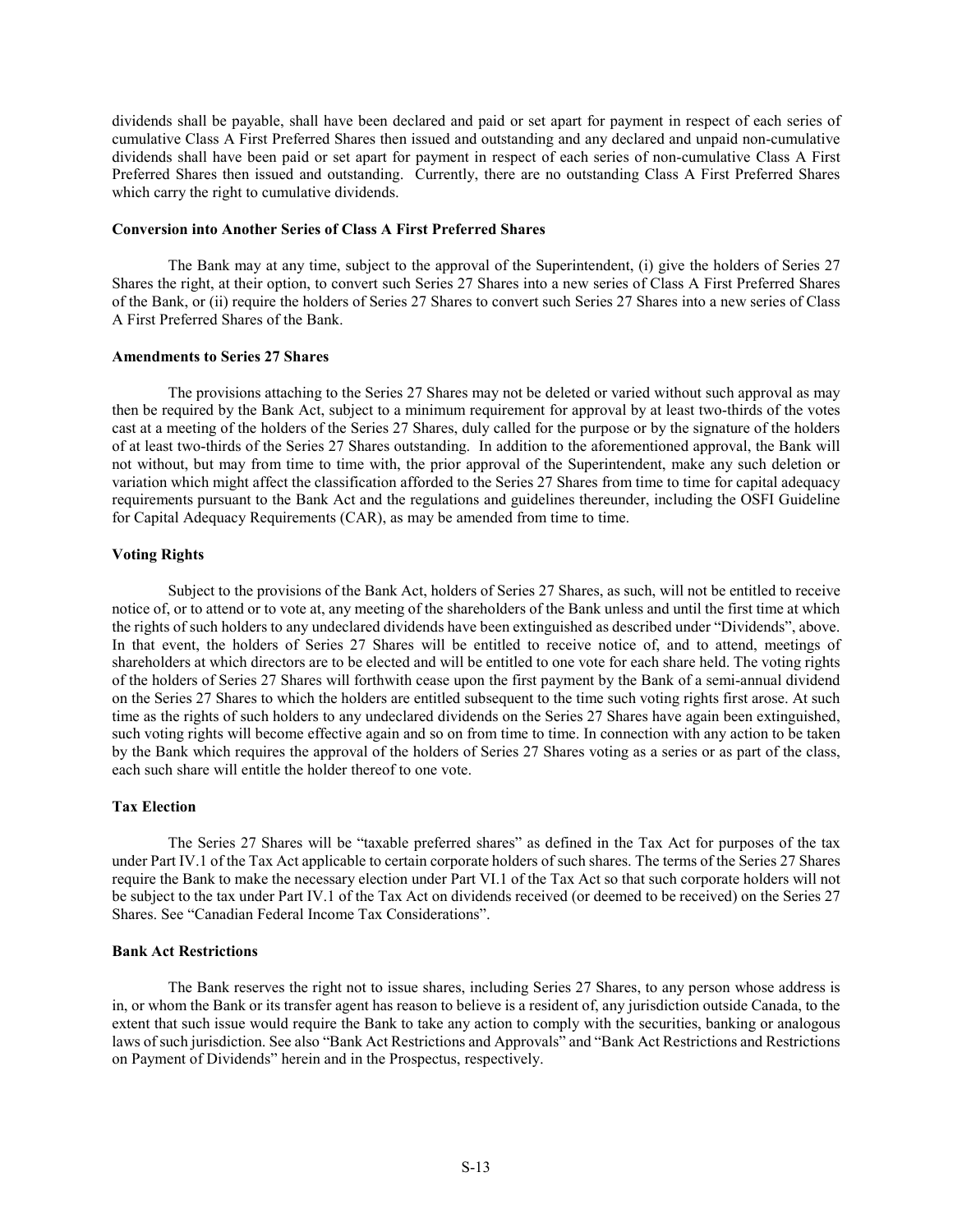#### **Non-Business Days**

In the event that any dividend is payable or any other action or payment is required to be taken or paid in respect of the Series 27 Shares on a day that is not a business day, then such dividend shall be payable or such other action or payment shall be taken or made on the immediately following business day unless the Bank determines to take such action or make such payment on the immediately preceding business day.

#### **Depository Services**

Except as otherwise provided below, the Series 27 Shares will be issued in "book- entry only" form and must be purchased, transferred, converted or redeemed through participants ("Participants") in the depository service of CDS or its nominee. Each of the Agents is a Participant. On the closing of this offering, the Bank will cause a global certificate or certificates representing the Series 27 Shares to be delivered to, and registered in the name of, CDS or its nominee. Except as described below, no purchaser of Series 27 Shares will be entitled to a certificate or other instrument from the Bank or CDS evidencing that purchaser's ownership thereof, and no purchaser will be shown on the records maintained by CDS except through a book-entry account of a Participant acting on behalf of such purchaser. Each purchaser of Series 27 Shares will receive a customer confirmation of purchase from the registered dealer from which the Series 27 Shares are purchased in accordance with the practices and procedures of that registered dealer. The practices of registered dealers may vary, but generally customer confirmations are issued promptly after execution of a customer order. CDS will be responsible for establishing and maintaining book-entry accounts for its Participants having interests in the Series 27 Shares. Reference in this Prospectus Supplement to a holder of the Series 27 Shares means, unless the context otherwise requires, the owner of the beneficial interest in the Series 27 Shares.

If the Bank determines, or CDS notifies the Bank in writing, that CDS is no longer willing or able to discharge properly its responsibilities as depository with respect to the Series 27 Shares and the Bank is unable to locate a qualified successor, or if the Bank at its option elects, or is required by law, to withdraw the Series 27 Shares from the book-entry system, then the Series 27 Shares will be issued in fully registered form to holders or their nominees.

# **Transfers**

Transfers of ownership in the Series 27 Shares will be effected only through records maintained by CDS for such Series 27 Shares with respect to interests of Participants and on the records of Participants with respect to interests of holders other than Participants. The holders of the Series 27 Shares, other than Participants, wishing to purchase, sell or otherwise transfer ownership of or other interests in the Series 27 Shares may do so only through Participants. The ability of a holder to pledge Series 27 Shares or otherwise take action with respect to such holder's interest in Series 27 Shares (other than through a Participant) may be limited due to the lack of a physical certificate.

#### **Payments and Deliveries**

Payments of dividends, if any, or other amounts in respect of Series 27 Shares will be made by or on behalf of the Bank to CDS or its nominee, as the case may be, as the registered holder of the Series 27 Shares and the Bank understands that such payments will be forwarded by CDS or its nominee in the appropriate amounts to the relevant Participants in accordance with CDS procedures. Deliveries of shares in respect of the exercise of the conversion rights attached to the Series 27 Shares or the operation of the automatic conversion features of the Series 27 Shares will be made by or on behalf of the Bank to CDS or its nominee, as the case may be, as the registered holder of the Series 27 Shares and the Bank understands that such shares will be forwarded by CDS or its nominee in the appropriate amounts to the relevant Participants in accordance with CDS procedures. As long as CDS or its nominee is the sole registered holder of the Series 27 Shares, CDS or its nominee will be considered the sole owner of the Series 27 Shares for purposes of receiving any payments or deliveries thereon and for all other purposes.

#### **DESCRIPTION OF COMMON SHARES**

<span id="page-13-0"></span>For a description of the terms of the Common Shares, see "Description of Common Shares" in the Prospectus.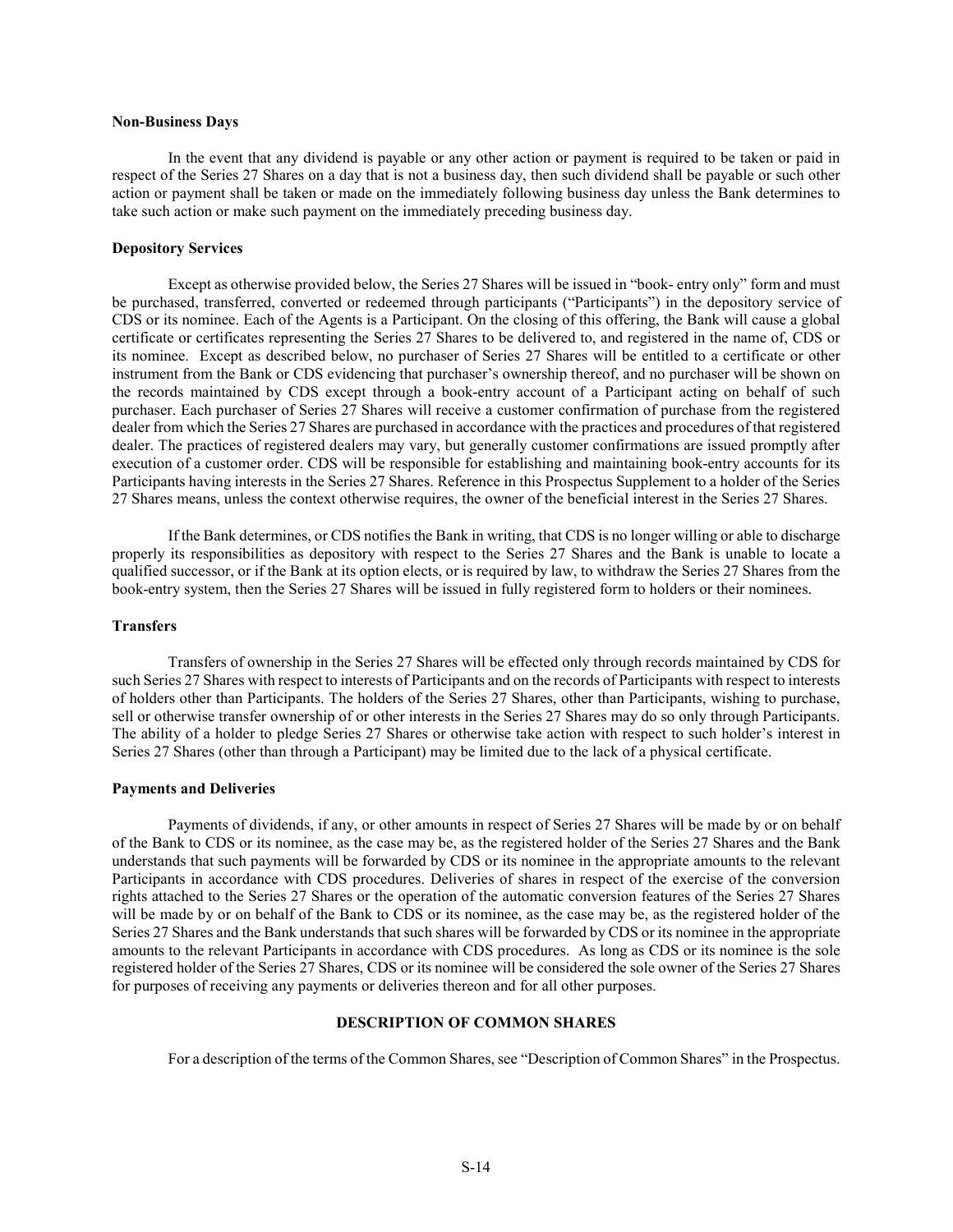## **RATINGS**

<span id="page-14-0"></span>The Series 27 Shares are expected to be assigned a rating of "Pfd-2 (high)" by DBRS Limited ("DBRS"). A "Pfd-2 (high)" rating ranks in the higher end of the second highest of six categories available from DBRS for first preferred shares, which range from Pfd-1 to D. A reference to "high" or "low" reflects the relative standing within the rating category. The absence of either a "high" or "low" designation indicates the rating is in the middle of the category.

The Series 27 Shares are expected to be assigned a rating of "Baa1 (hyb)" by Moody's Canada Inc. ("Moody's"). A "Baa1 (hyb)" rating by Moody's ranks in the higher end of the fourth highest of the nine categories used by Moody's for preferred shares, which range from Aaa to C. Moody's appends numerical modifiers 1, 2 or 3 to each generic rating classification from Aa through Caa to indicate the relative standing of the securities being rated within a particular rating category.

The Series 27 Shares are expected to be assigned a rating of "BBB" by Standard & Poor's, a division of The McGraw-Hill Companies, Inc. ("S&P"), using S&P's global scale for first preferred shares. The "BBB" rating ranks in the middle of the third highest of the nine categories used by S&P on its global scale for preferred shares, which range from AA to D. A reference to "+/-" reflects the relative standing within the rating category. The absence of either a "+" or "–" designation indicates the rating is in the middle of the category.

The Bank made payments to DBRS, Moody's and S&P in connection with the assignment of ratings on its rated instruments. In addition, the Bank has or may have made payments in respect of certain other services provided to the Bank by each of such rating agencies during the last two years.

Credit ratings are intended to provide investors with an independent measure of credit quality of any issue of securities and are indicators of the likelihood of the payment capacity and willingness of a company to meet its financial commitment on an obligation in accordance with the terms of the obligation. The credit ratings accorded to securities by the rating agencies are not recommendations to purchase, hold or sell the securities inasmuch as such ratings do not comment as to market price or suitability for a particular investor. There is no assurance that any rating will remain in effect for any given period of time or that any rating will not be revised or withdrawn entirely by a rating agency in the future if in its judgment circumstances so warrant, and if any such rating is so revised or withdrawn, the Bank is under no obligation to update this Prospectus Supplement. Prospective purchasers of the Series 27 Shares should consult the relevant rating organization with respect to the interpretation and implications of the foregoing ratings.

## **BANK ACT RESTRICTIONS AND APPROVALS**

<span id="page-14-1"></span>The Bank is prohibited under the Bank Act from paying or declaring a dividend if there are reasonable grounds for believing that the Bank is, or the payment would cause the Bank to be, in contravention of any regulation made under the Bank Act respecting the maintenance by the banks of adequate capital and adequate and appropriate forms of liquidity or any directive to the Bank made by the Superintendent pursuant to subsection 485(4) of the Bank Act regarding its capital or its liquidity. As of the date hereof, this limitation would not restrict a payment of dividends on the Series 27 Shares, and no such directive to the Bank has been made.

The Bank Act contains restrictions on the issue, transfer, acquisition, beneficial ownership and voting of all shares of a bank. By way of summary, no person, or persons acting jointly or in concert or that are associated with one another, shall be a major shareholder of a bank if the bank has equity of \$12 billion or more (which would include the Bank). A person is a major shareholder of a bank where (i) the aggregate of the shares of any class of voting shares beneficially owned by that person, by entities controlled by that person and by any person associated or acting jointly or in concert with that person (as contemplated by the Bank Act) is more than 20% of the outstanding shares of that class of voting shares; or (ii) the aggregate of the shares of any class of non-voting shares beneficially owned by that person, by entities controlled by that person and by any person associated or acting jointly or in concert with that person (as contemplated by the Bank Act) is more than 30% of the outstanding shares of that class of non-voting shares. No person, or persons acting jointly or in concert or that are associated with one another, shall have a significant interest in any class of shares of a bank, including the Bank, unless the person first receives the approval of the Minister of Finance (Canada). For purposes of the Bank Act, a person has a significant interest in a class of shares of a bank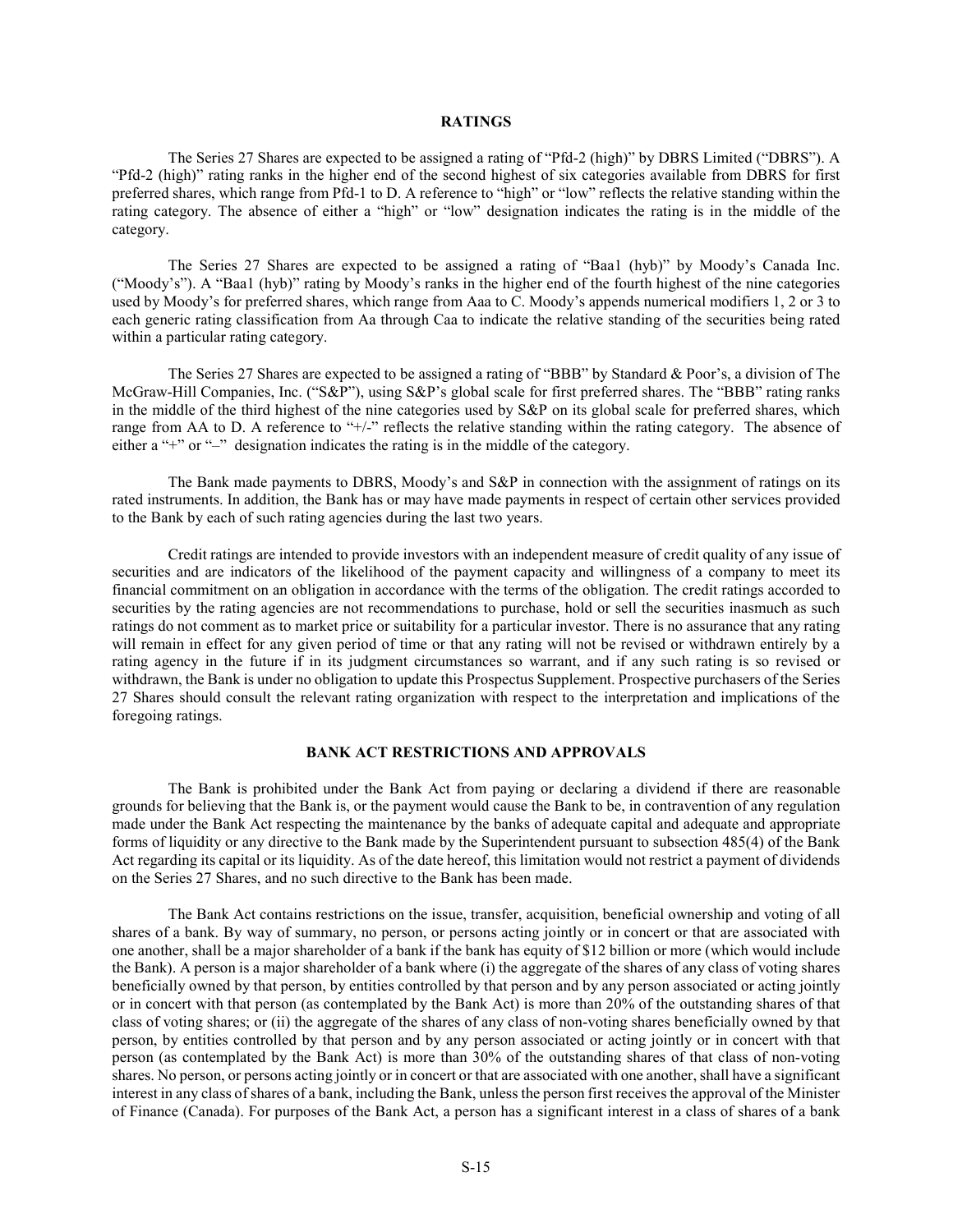where the aggregate of any shares of the class beneficially owned by that person, by entities controlled by that person and by any person associated or acting jointly or in concert with that person (as contemplated by the Bank Act) exceeds 10% of all of the outstanding shares of that class of shares of the bank.

In addition, the Bank Act prohibits a bank, including the Bank, from recording in its securities register the transfer or issuance of shares of any class to Her Majesty in right of Canada or of a province, an agent or agency of Her Majesty, a government of a foreign country or any political subdivision of a foreign country or an agent or agency of a foreign government. The Bank Act also suspends the exercise of any voting rights attached to any share of a bank, including the Bank, that is beneficially owned by Her Majesty in right of Canada or of a province, an agency of Her Majesty, a government of a foreign country or any political subdivision of a foreign country, or any agency thereof. The Bank Act exempts from such constraints certain foreign financial institutions that are controlled by foreign governments and eligible agents provided certain conditions are satisfied.

## **CANADIAN FEDERAL INCOME TAX CONSIDERATIONS**

<span id="page-15-0"></span>In the opinion of McCarthy Tétrault LLP, counsel to the Bank, and Fasken Martineau DuMoulin LLP, counsel to the Agents, the following is a summary of the principal Canadian federal income tax considerations generally applicable to a purchaser of Series 27 Shares pursuant to this Prospectus Supplement (a "Holder") who, for purposes of the Tax Act and at all relevant times, is resident or is deemed to be resident in Canada, deals at arm's length with the Bank and each Agent and is not affiliated with the Bank or any Agent, holds such Series 27 Shares and will hold any Common Shares as capital property and is not exempt from tax under Part I of the Tax Act. Generally, the Series 27 Shares and Common Shares will be considered to constitute capital property to a holder provided that the holder does not acquire or hold such shares in the course of carrying on a business of trading or dealing in securities or as part of an adventure or concern in the nature of trade. Certain holders who might not otherwise be considered to hold their Series 27 Shares or Common Shares as capital property may, in certain circumstances, be entitled to have such shares and all of their other "Canadian securities", as defined in the Tax Act, owned by them in the taxation year of the election and any subsequent taxation year treated as capital property by making the irrevocable election permitted under subsection 39(4) of the Tax Act.

This summary is based upon the current provisions of the Tax Act and the regulations issued thereunder in force as of the date hereof, all specific proposals to amend the Tax Act and the regulations thereunder publicly announced by or on behalf of the Minister of Finance (Canada) prior to the date hereof (the "Tax Proposals") and counsel's understanding of the current administrative policies and assessing practices of the Canada Revenue Agency (the "CRA") published in writing by the CRA prior to the date hereof. This summary is not exhaustive of all possible Canadian federal income tax considerations, and, except for the Tax Proposals, does not take into account or anticipate any changes in law or CRA administrative policies or assessing practices, whether by way of legislative, governmental or judicial decision or action, nor does it take into account or consider any other federal tax considerations or any provincial, territorial or foreign tax considerations, which may differ materially from those discussed herein. While this summary assumes that the Tax Proposals will be enacted in the form proposed, no assurance can be given that this will be the case, and no assurance can be given that judicial, legislative or administrative changes will not modify or change the statements below. Further, this summary is based upon statements made in this Prospectus Supplement.

This summary is not applicable to a Holder (i) that is a "financial institution" as defined in the Tax Act for purposes of the mark-to-market rules; (ii) an interest in which is or would constitute a "tax shelter investment" as defined in the Tax Act; (iii) that reports its "Canadian tax results", as defined in the Tax Act, in a currency other than Canadian currency; or (iv) that has entered into, with respect to the Series 27 Shares or Common Shares, a "derivative forward arrangement" as defined in the Tax Act. Such Holders should consult their own tax advisors. This summary does not address the Canadian federal income tax considerations of the disposition of Series 27 Shares or the acquisition, holding or disposition of a new series of Class A First Preferred Shares of the Bank in the event that the Bank (i) gives the right to the holder of Series 27 Shares to convert such Series 27 Shares into a new series of Class A First Preferred Shares of the Bank and such right of conversion is exercised, or (ii) requires holders of Series 27 Shares to convert such Series 27 Shares into a new series of Class A First Preferred Shares of the Bank.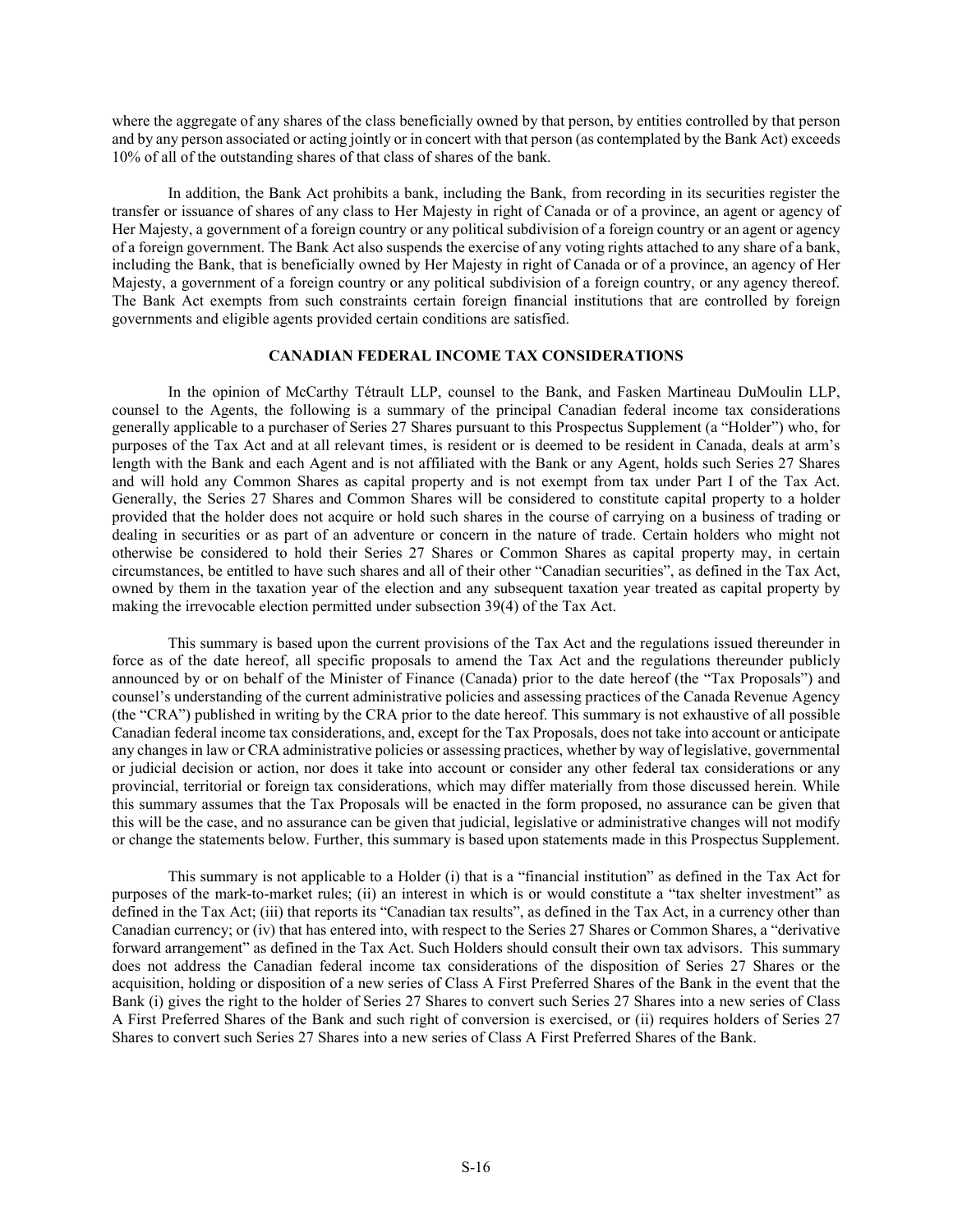**This summary is of a general nature only and is not, and is not intended to be, and should not be construed to be, legal or tax advice to any particular Holder and no representation with respect to the income tax consequences to any particular Holder is made. Prospective purchasers of Series 27 Shares should consult their own tax advisors with respect to the tax consequences of acquiring, holding and disposing of Series 27 Shares or Common Shares having regard to their own particular circumstances.**

#### **Dividends**

Dividends (including deemed dividends) received on the Series 27 Shares or Common Shares by a Holder that is an individual (other than certain trusts) will be included in the individual's income and generally will be subject to the gross-up and dividend tax credit rules normally applicable to taxable dividends received from taxable Canadian corporations, including the enhanced gross-up and dividend tax credit rules applicable to any dividends designated by the Bank as eligible dividends in accordance with the provisions of the Tax Act. Dividends (including deemed dividends) received on the Series 27 Shares or Common Shares by a Holder that is a corporation will be included in computing its income and will generally be deductible in computing its taxable income. In some circumstances, all or part of a dividend or deemed dividend may be treated as proceeds of disposition or a gain of a corporate Holder from the disposition of a capital property and not as a dividend.

The Series 27 Shares will be "taxable preferred shares" as defined in the Tax Act for purposes of the tax under Part IV.1 of the Tax Act applicable to certain corporate Holders of the Series 27 Shares. The terms of the Series 27 Shares require the Bank to make the necessary election under Part VI.1 of the Tax Act so that such corporate Holders will not be subject to tax under Part IV.1 of the Tax Act on dividends received (or deemed to be received) on the Series 27 Shares.

A Holder that is a "private corporation", as defined in the Tax Act, or any other Canadian resident corporation controlled, whether by reason of a beneficial interest in one or more trusts or otherwise, by or for the benefit of an individual (other than a trust) or a related group of individuals (other than trusts), will generally be liable to pay a refundable tax under Part IV of the Tax Act on dividends received (or deemed to be received) on the Series 27 Shares and Common Shares to the extent such dividends are deductible in computing its taxable income, respectively.

#### **Dispositions**

A Holder who disposes of or is deemed to dispose of Series 27 Shares or Common Shares (including on a redemption of the shares or other acquisition by the Bank, but not including a Contingent Conversion) will generally realize a capital gain (or sustain a capital loss) to the extent that the proceeds of disposition, net of any reasonable costs of disposition, exceed (or are less than) the adjusted cost base of such shares to such Holder immediately before the disposition or deemed disposition. The amount of any deemed dividend arising on the redemption, acquisition or cancellation by the Bank of Series 27 Shares or Common Shares (described below) generally will not be included in computing the proceeds of disposition to a Holder for purposes of computing the capital gain or capital loss arising on the disposition of such shares. See "Redemption" below. If the Holder is a corporation, any capital loss realized on a disposition or deemed disposition of Series 27 Shares or Common Shares may in certain circumstances be reduced by the amount of any dividends, including deemed dividends, which have been received on such shares, or any shares which were converted or exchanged for such shares, to the extent and under circumstances prescribed by the Tax Act. Analogous rules apply to a partnership or trust of which a corporation, trust or partnership is a member or beneficiary.

#### **Redemption**

If the Bank redeems for cash or otherwise acquires Series 27 Shares or Common Shares, other than by a purchase in the manner in which shares are normally purchased by a member of the public in the open market or by reason of a Contingent Conversion, the Holder will be deemed to have received a dividend equal to the amount, if any, paid by the Bank, including any redemption premium, in excess of the paid-up capital (as determined for purposes of the Tax Act) of such shares at such time. See "Dividends" above. Generally, the difference between the amount paid and the amount of the deemed dividend will be treated as proceeds of disposition for the purposes of computing the capital gain or capital loss arising on the disposition of such shares. See "Dispositions" above.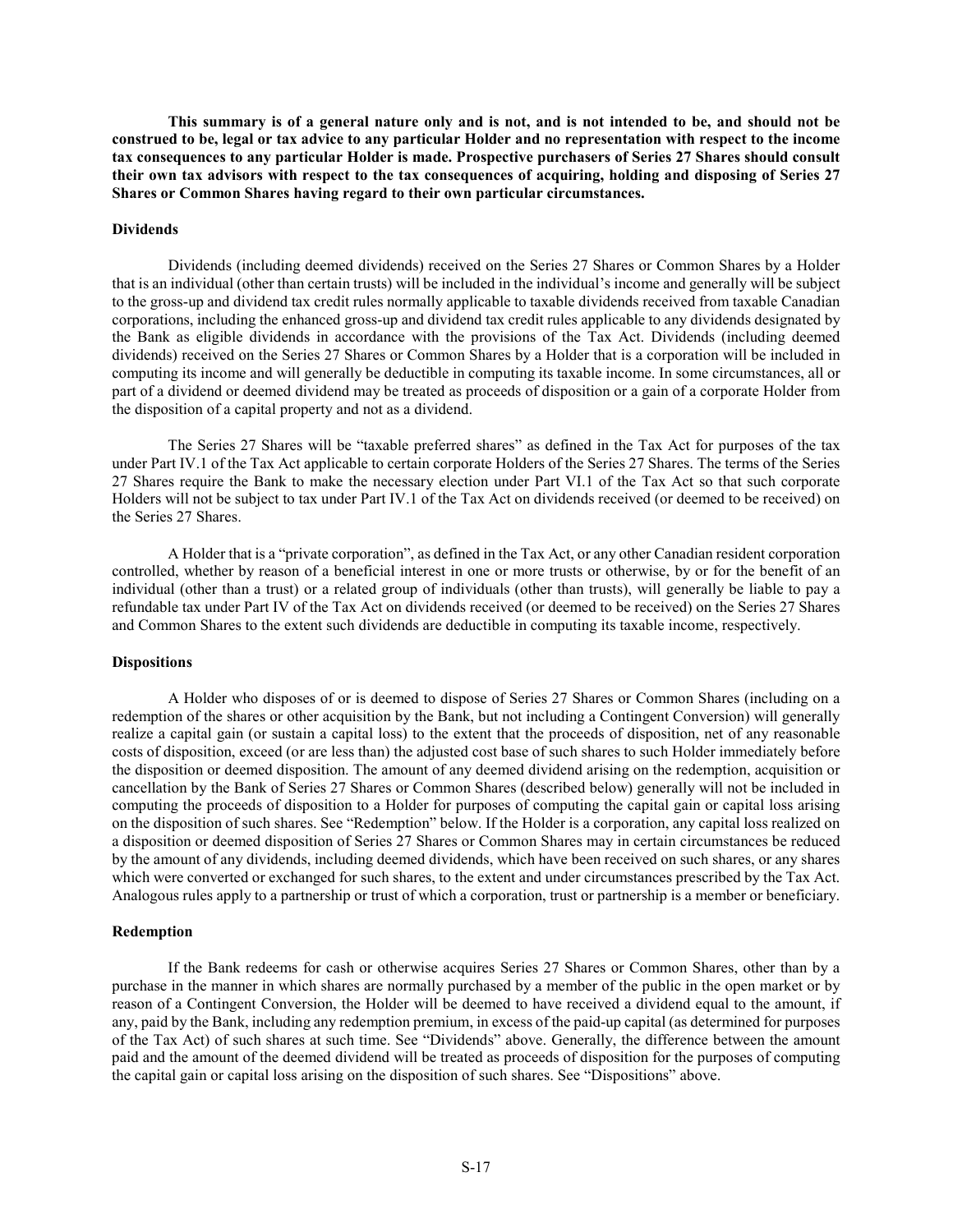## **Contingent Conversion**

The conversion of the Series 27 Shares into Common Shares upon a Contingent Conversion will be deemed not to be a disposition of property and accordingly will not give rise to any capital gain or capital loss. The cost to a Holder of Common Shares received on the conversion will be deemed to be equal to the Holder's adjusted cost base of the converted Series 27 Shares immediately before the conversion. The adjusted cost base of the Common Shares held by a Holder will be subject to the cost averaging rules in the Tax Act.

## **Taxation of Capital Gains and Capital Losses**

Generally, a Holder is required to include in computing its income for a taxation year one-half of the amount of any capital gain (a "taxable capital gain") realized by the Holder in the year. Subject to and in accordance with the provisions of the Tax Act, a Holder is required to deduct one-half of the amount of any capital loss (an "allowable capital loss") realized in a taxation year from taxable capital gains realized by the Holder in the year and allowable capital losses in a taxation year in excess of taxable capital gains in the taxation year may be carried back and deducted in any of the three preceding taxation years or carried forward and deducted in any subsequent taxation year against net taxable capital gains realized in such years.

#### **Additional Refundable Tax**

A Holder that is a Canadian-controlled private corporation (as defined in the Tax Act) may be liable to pay an additional refundable tax on certain investment income including amounts in respect of taxable capital gains.

#### **Alternative Minimum Tax**

Capital gains realized and dividends received (or deemed to be received) by a Holder that is an individual (including certain trusts) may give rise to a liability for alternative minimum tax.

#### **EARNINGS COVERAGE**

<span id="page-17-0"></span>The Bank's dividend requirements on all its outstanding preferred shares and other equity investments, after adjustment for new issues, including the issue of the Series 27 Shares, and retirement and adjusted to a before-tax equivalent using an effective tax rate of 21.2% for the twelve months ended October 31, 2021, amounted to \$380.2 million for the twelve months ended October 31, 2021, and \$352.5 million for the twelve months ended January 31, 2022 (using an effective tax rate of 21.4%). The Bank's interest and dividend requirements on all subordinated notes and debentures, preferred shares and other equity investments, and liabilities for capital trust securities, after adjustment for new issues, including the issue the Series 27 Shares, and retirement, amounted to \$864.9 million for the twelve months ended October 31, 2021 and \$813.6 million for the twelve months ended January 31, 2022. The Bank's reported net income, before interest on subordinated debt and liabilities for preferred shares and other equity investments, and capital trust securities and income taxes was \$17,511 million for the twelve months ended October 31, 2021, and \$18,064 million for the twelve months ended January 31, 2022, which was 20.2 and 22.2 times the Bank's aggregate dividend and interest requirement for the respective periods.

On an adjusted basis, the Bank's net income before interest on subordinated debt and liabilities for preferred shares and other equity investments, and capital trust securities and income taxes for the twelve months ended October 31, 2021, was \$17,678 million and \$18,261 million for the twelve months ended January 31, 2022, which was 20.4 and 22.4 times the Bank's aggregate dividend and interest requirement for the respective periods.

The Bank's financial results are prepared in accordance with International Financial Reporting Standards ("IFRS"), the current generally accepted accounting principles ("GAAP"). The Bank refers to results prepared in accordance with IFRS as "reported" results. The Bank also utilizes non-GAAP financial measures referred to as "adjusted" results to assess each of its businesses and to measure overall Bank performance. To arrive at adjusted results, the Bank removes "items of note" from reported results. The items of note relate to items which management does not believe are indicative of underlying business performance. The Bank believes that adjusted results provide the reader with a better understanding of how management views the Bank's performance. As explained, adjusted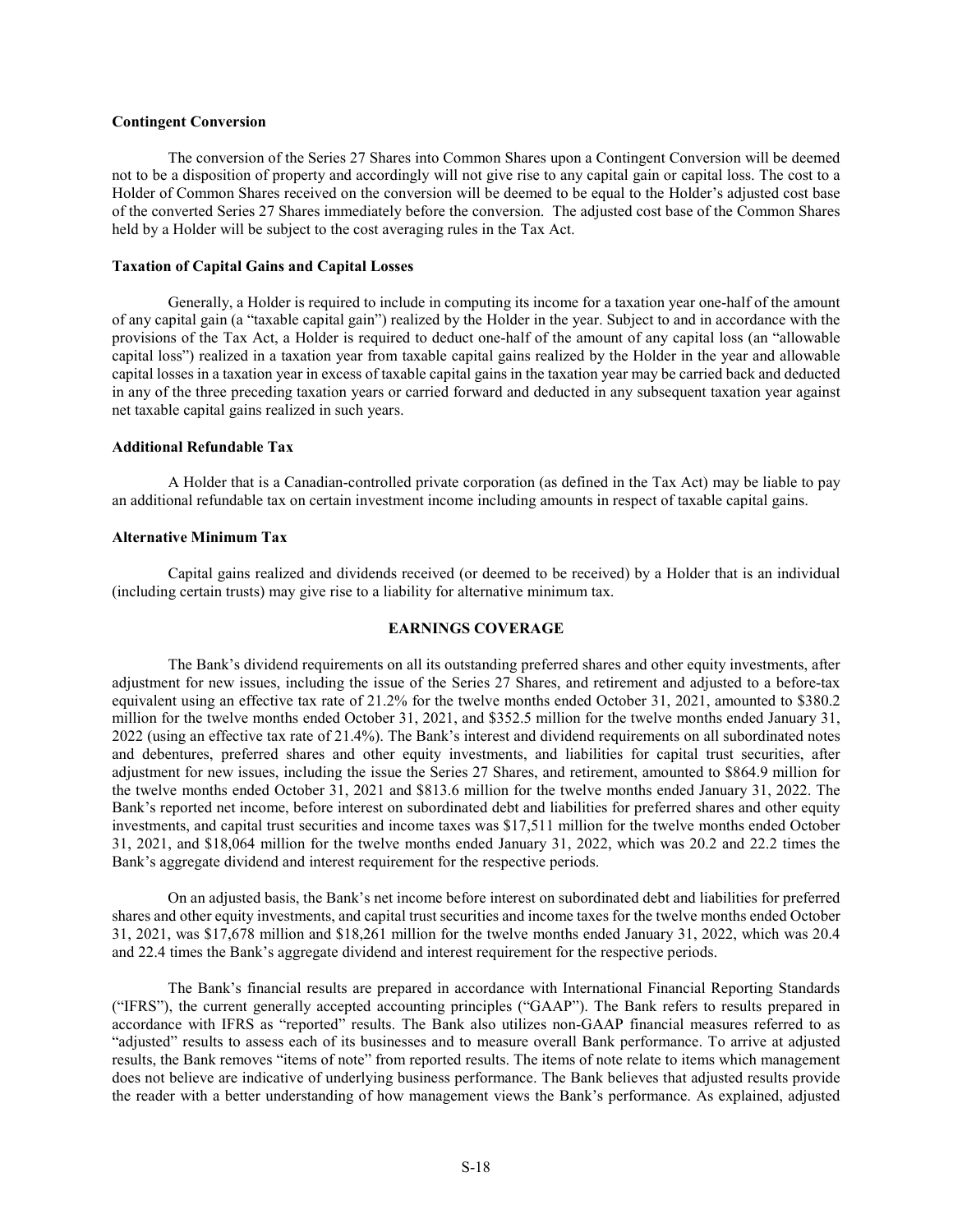results are different from reported results determined in accordance with IFRS. Adjusted results, items of note, and related terms used herein are not defined terms under IFRS, and, therefore, may not be comparable to similar terms used by other issuers. Please refer to the "Financial Results Overview – How the Bank Reports" section of the 2021 MD&A and the "How We Performed – How the Bank Reports" section of the Q1 MD&A, for further explanation, reported basis results, a list of the items of note, and a reconciliation between the Bank's reported and adjusted results.

## **PLAN OF DISTRIBUTION**

<span id="page-18-0"></span>Under an agreement dated March 29, 2022 between the Agents and the Bank (the "Agency Agreement"), the Agents have agreed to act as the Bank's agents to offer the Series 27 Shares for sale to the public on a best efforts basis, if, as and when issued by the Bank, subject to compliance with all necessary legal requirements and in accordance with the terms and conditions of the Agency Agreement. The offering price of the Series 27 Shares was established by negotiation between the Bank and the Agents. The Agents will receive a fee equal to \$10.00 for each Series 27 Share sold.

The Series 27 Shares may only be offered and sold in Canada to "accredited investors" (as such term is defined in NI 45-106 or section 73.3 of the *Securities Act* (Ontario), as applicable) who are not individuals unless they are also "permitted clients" (as such term is defined in NI 31-103). Each Agent will represent and covenant, severally and not on a joint and several basis, to the Bank that it will only sell the Series 27 Shares to such purchasers in Canada. **By purchasing Series 27 Shares in Canada and accepting delivery of a purchase confirmation such purchaser will be deemed to represent to the Bank and the Agent from whom the purchase confirmation is received that such purchaser is an "accredited investor" (as such term is defined in NI 45-106 or section 73.3 of the** *Securities Act* **(Ontario), as applicable) who is not an individual unless such purchase is also a "permitted client" (as such term is defined in NI 31-103).**

Subscriptions for Series 27 Shares must be for a minimum of 200 shares for a minimum aggregate subscription price of \$200,000.

The obligations of the Agents under the Agency Agreement may be terminated in their discretion on the basis of their assessment of the state of the financial markets and also upon the occurrence of certain stated events. While the Agents have agreed to use their best efforts to sell the Series 27 Shares offered under this prospectus supplement, the Agents will not be obligated to purchase any Series 27 Shares which are not sold.

Neither the Series 27 Shares nor the Common Shares into which the Series 27 Shares may be converted upon the occurrence of a Trigger Event have been, or will be, registered under the U.S. Securities Act or any state securities laws, and the Agents have agreed not to (i) buy or offer to buy, (ii) sell or offer to sell or (iii) solicit any offer to buy any Series 27 Shares as part of their original distribution in the United States, its territories, its possessions and other areas subject to its jurisdiction or to, or for the account or benefit of, a U.S. Person.

In connection with the offering of Series 27 Shares, the Agents may, subject to applicable laws, over-allot or effect transactions which stabilize or maintain the market price of the Series 27 Shares at a level above that which might otherwise prevail in the open market. Such transactions, if commenced, may be discontinued at any time.

The Bank may withdraw, cancel or modify the offer made hereby without notice and may reject orders in whole or in part (whether placed directly with the Bank or through the Agents). Each Agent may, in its discretion reasonably exercised, reject in whole or in part any offer to purchase Series 27 Shares received by it.

The Series 27 Shares will not be listed on any securities exchange and do not have an established trading market. Each of the Agents may from time to time purchase and sell Series 27 Shares in the secondary market, but no Agent is obligated to do so, and there is no assurance that there will be a secondary market for the Series 27 Shares or liquidity in the secondary market if one develops. From time to time, each of the Agents may make a market in the Series 27 Shares, but the Agents are not obligated to do so and may discontinue any market-making activity at any time.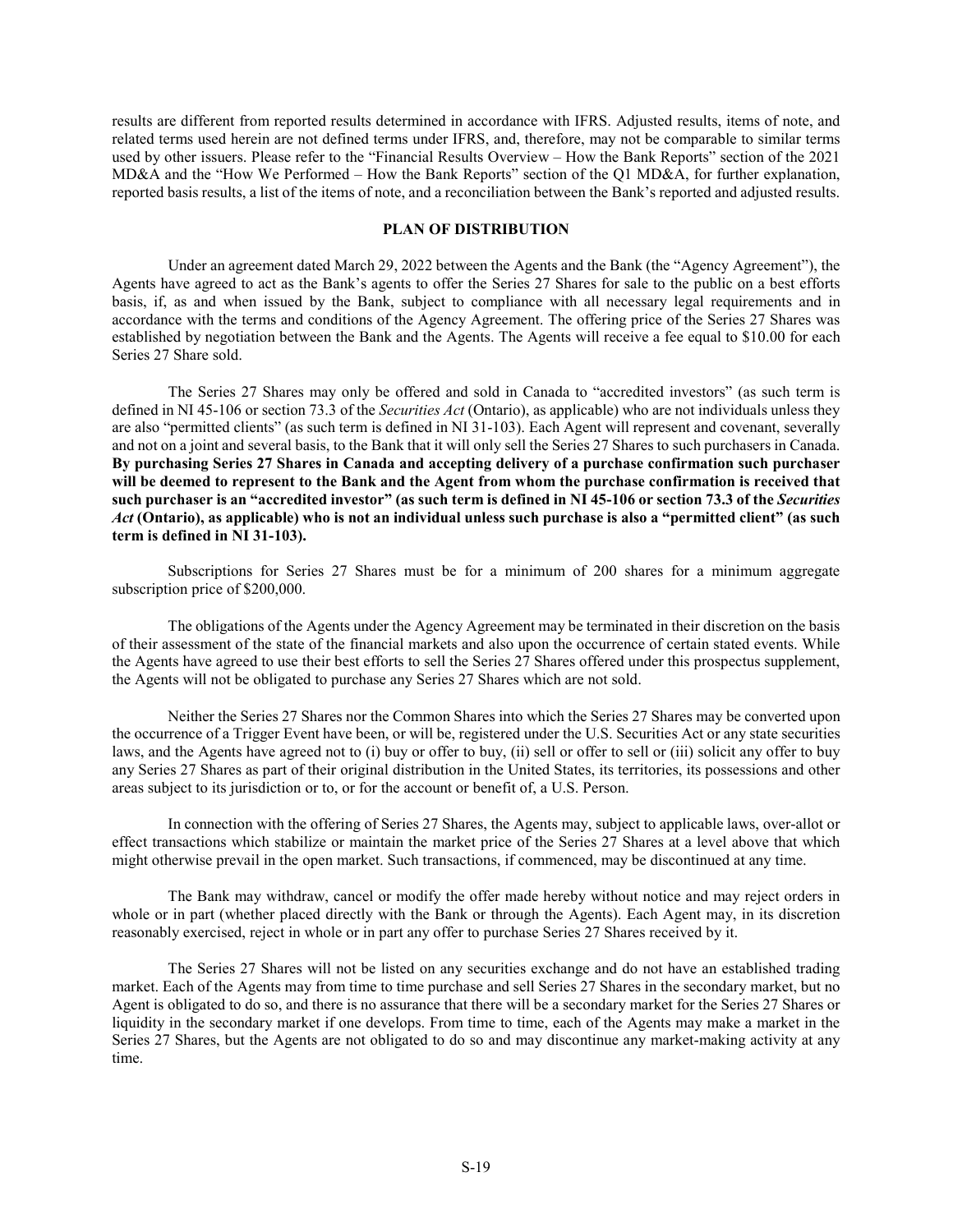The Bank has applied to TSX to list the underlying Common Shares that would be issued upon a Contingent Conversion. The Bank will also apply to list the underlying Common Shares that would be issued upon a Contingent Conversion on the New York Stock Exchange. Listing will be subject to the Bank fulfilling all requirements of the TSX and the New York Stock Exchange, respectively.

TD Securities Inc., one of the Agents, is a wholly-owned subsidiary of the Bank. By virtue of such ownership, the Bank is a related and connected issuer of TD Securities Inc. under applicable securities legislation. The decision to distribute the Series 27 Shares and the determination of the terms of the distribution were made through negotiations between the Bank on the one hand and the Agents on the other hand. RBC Dominion Securities Inc., an Agent in respect of which the Bank is not a related or connected issuer, has participated in the structuring and pricing of this offering of the Series 27 Shares, and in the due diligence activities performed by the Agents for this offering. TD Securities Inc. will not receive any benefit from the Bank in connection with this offering, other than a portion of the Agents' fee.

#### **RISK FACTORS**

<span id="page-19-0"></span>An investment in the Series 27 Shares (and Common Shares upon the occurrence of a Trigger Event) is subject to certain risks including those set out herein and in the Prospectus. Before deciding whether to invest in the Series 27 Shares, investors should consider carefully the risks set out herein and incorporated by reference in this Prospectus Supplement (including those set out in the Prospectus and subsequently filed documents incorporated by reference).

As an investment in the Series 27 Shares may become an investment in Common Shares in certain circumstances, potential investors in the Series 27 Shares should also consider the risks set out herein regarding the Series 27 Shares and in the Prospectus regarding the Class A First Preferred Shares and Common Shares, in addition to the other risks set out herein regarding the Series 27 Shares. Prospective purchasers should also consider the categories of risks identified and discussed in the 2021 MD&A and Q1 MD&A, which are incorporated herein by reference, including credit, market, liquidity, strategic, insurance, operational, reputation and legal, regulatory and environmental risks and those related to general business and economic conditions. Additional risks and uncertainties not presently known to the Bank may also impair its business operations. If the Bank does not successfully address any of such risks or risks described in other filings incorporated by reference, there could be a material adverse effect on the business, financial condition or results of operations of the Bank. The Bank cannot assure an investor that they will successfully address these risks.

# *The Series 27 Shares are loss-absorption financial instruments that involve significant risk and may not be a suitable investment for all investors.*

The Series 27 Shares are loss-absorption financial instruments designed to comply with applicable Canadian banking regulations and involve significant risks. Each potential investor in the Series 27 Shares must determine the suitability (either alone or with the help of a financial adviser) of that investment in light of its own circumstances. In particular, each potential investor should understand thoroughly the terms of the Series 27 Shares, such as the provisions governing the Contingent Conversion, including the circumstances constituting a Trigger Event. A potential investor should not invest in the Series 27 Shares unless it has the knowledge and expertise (either alone or with a financial advisor) to evaluate how the Series 27 Shares will perform under changing conditions, the resulting effects on the likelihood of the Contingent Conversion into Common Shares and the value of the Series 27 Shares, and the impact this investment will have on the potential investor's overall investment portfolio. Prior to making an investment decision, potential investors should consider carefully, in light of their own financial circumstances and investment objectives, all the information contained in this Prospectus Supplement and the Prospectus or incorporated by reference herein.

#### *An investment in the Series 27 Shares is subject to the Bank's credit risk.*

The value of the Series 27 Shares will be affected by the general creditworthiness of the Bank. Real or anticipated changes in credit ratings on the Series 27 Shares may affect the market value of the Series 27 Shares, respectively. In addition, real or anticipated changes in the Bank's credit ratings could also affect the cost at which the Bank can transact or obtain funding, and thereby affect the Bank's liquidity, business, financial condition or results of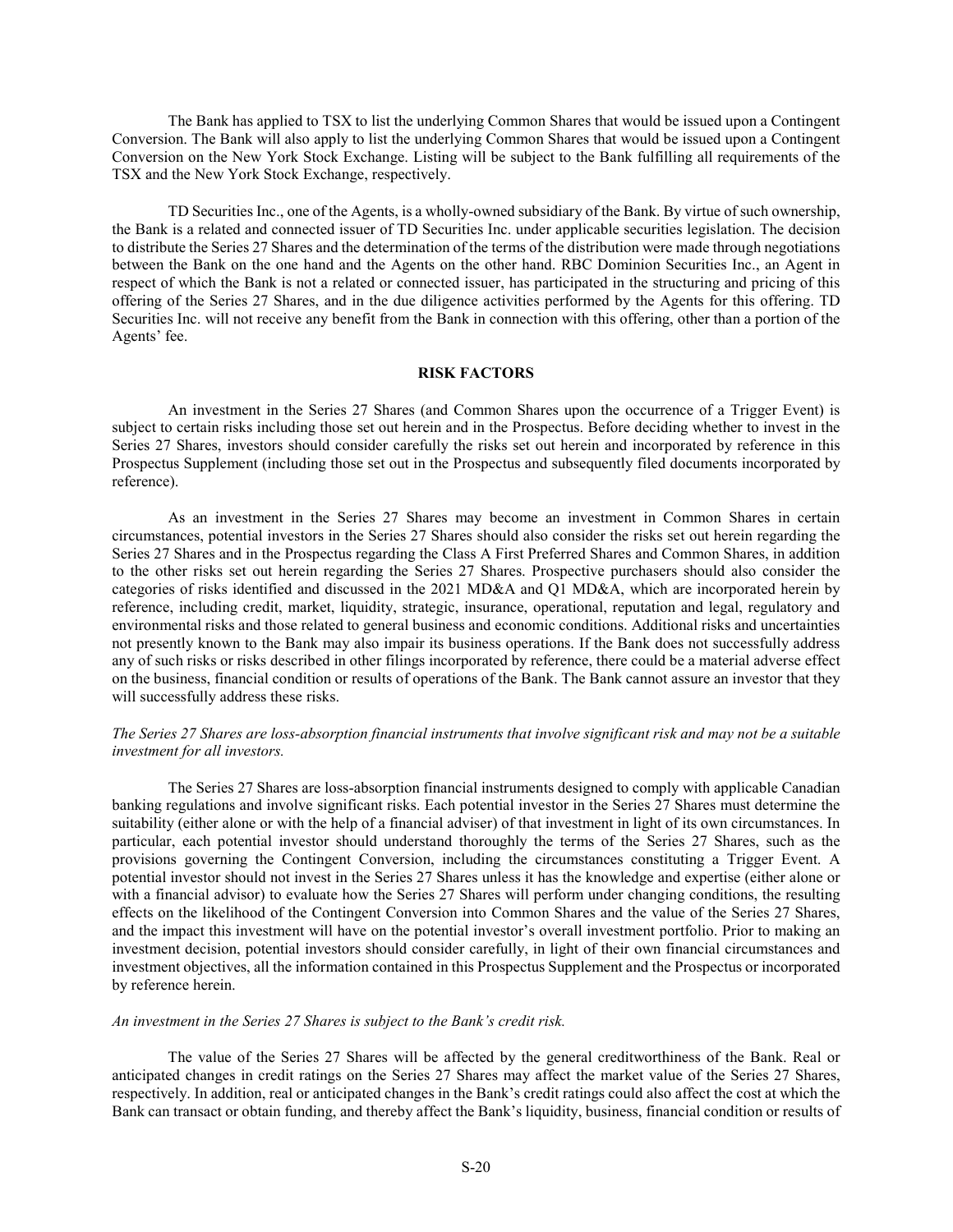operations, and therefore, the Bank's ability to make payment on the Series 27 Shares could be adversely affected. See the 2021 MD&A and Q1 MD&A incorporated by reference in this Prospectus Supplement. These analyses discuss, among other things, known material trends and events, and risks or uncertainties that are reasonably expected to have a material effect on the Bank's business, financial condition or results of operations.

The Bank's earnings are significantly affected by changes in general business and economic conditions in the regions in which it operates. These conditions include short- and long-term interest rates, inflation, fluctuations in the debt and capital markets (including changes in credit spreads, credit migration and rates of default), equity or commodity prices, exchange rates, the strength of the economy, the stability of various financial markets, threats of terrorism and the level of business conducted in a specific region and/or any one sector within each region. Challenging market conditions and the health of the economy as a whole may have a material effect on the Bank's business, financial condition, liquidity and results of operations.

#### *An investment in the Series 27 Shares is subject to market fluctuations*

The value of the Series 27 Shares may be affected by market value fluctuations resulting from factors which influence the Bank's operations, including regulatory developments, competition and global market activity.

#### *There is no market for the Series 27 Shares.*

The Series 27 Shares will not be listed on any stock exchange or quotation system, consequently, there may be no market through which the Series 27 Shares may be sold and purchasers may therefore be unable to resell such Series 27 Shares. This may affect the pricing of the Series 27 Shares in any secondary market, the transparency and availability of trading prices, the liquidity of the Series 27 Shares and the extent of issuer regulation. Each of the Agents may from time to time purchase and sell Series 27 Shares in the secondary market or make a market for the Series 27 Shares, but no Agent is obliged to do so and there can be no assurance as to a secondary market for the Series 27 Shares, liquidity in any such market or any market making activities by any Agent.

# *The market value of the Series 27 Shares may fluctuate.*

Prevailing yields on similar securities will affect the market value of Series 27 Shares. Assuming all other factors remain unchanged, the market value of the Series 27 Shares will decline as prevailing yields for similar securities rise and will increase as prevailing yields for similar securities decline. Spreads over the Government of Canada Yield and comparable benchmark rates of interest for similar securities will also affect the market value of the Series 27 Shares.

# *The Series 27 Shares are non-cumulative and there is a risk the Bank will be unable to pay dividends on the shares.*

Dividends on the Series 27 Shares are non-cumulative and payable at the discretion of the board of directors. See "Earnings Coverage" in this Prospectus Supplement, which is relevant to an assessment of the risk that the Bank will be unable to pay dividends and any redemption price on the Series 27 Shares when due.

#### *Ranking of Series 27 Shares on insolvency, dissolution or winding-up.*

The Series 27 Shares are equity capital of the Bank. The Series 27 Shares will rank equally with other Class A First Preferred Shares in the event of an insolvency, dissolution or winding-up of the Bank, where a Contingent Conversion has not occurred. If the Bank becomes insolvent, is dissolved or is wound-up where a Contingent Conversion has not occurred, the Bank's assets must be used to pay deposit liabilities and other debt, including subordinated debt, before payments may be made on the Series 27 Shares, if any, and other Class A First Preferred Shares.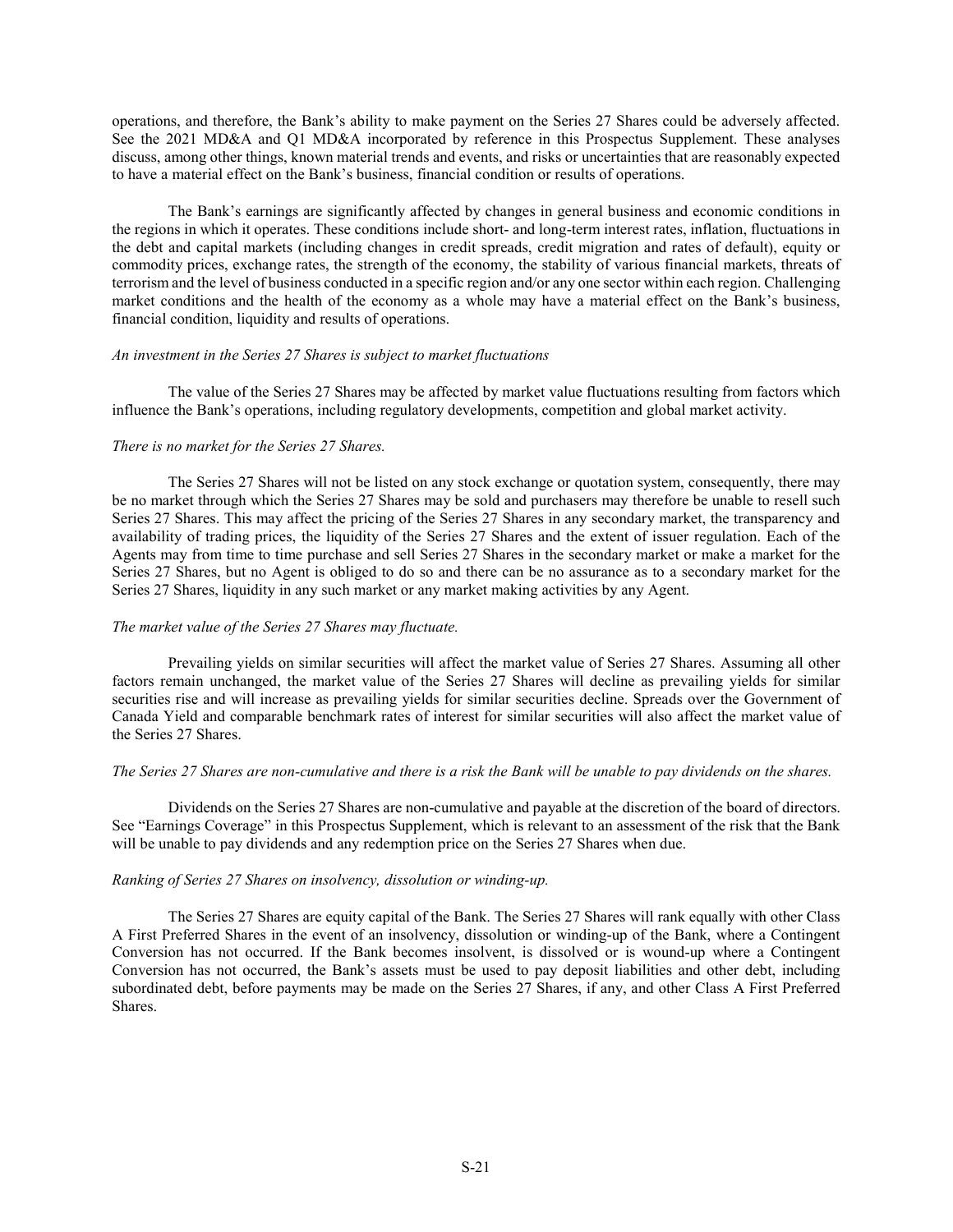# *The Series 27 Shares are subject to an automatic and immediate redemption in exchange for Common Shares upon a Trigger Event and a Contingent Conversion.*

Upon the occurrence of a Trigger Event and a Contingent Conversion, there is no certainty of the value of the Common Shares to be received by the holders of the Series 27 Shares and the value of such Common Shares could be significantly less than the face value of the Series 27 Shares. Moreover, there may be an illiquid market, or no market at all, in Common Shares received upon, or immediately following, a Contingent Conversion, and investors may not be able to sell the Common Shares at a price equal to the value of their investment and as a result may suffer significant loss.

## *A Trigger Event may involve a subjective determination outside the Bank's control.*

The decision as to whether a Trigger Event will occur may involve a subjective determination by the Superintendent that the Bank has ceased, or is about to cease, to be viable and that the conversion of all contingent instruments is reasonably likely, taking into account any other factors or circumstances that are considered relevant or appropriate by the Superintendent, to restore or maintain the viability of the Bank. A Trigger Event will also occur if a federal or provincial government in Canada publicly announces that the Bank accepted or agreed to accept a capital injection, or equivalent support from such government or a political subdivision or agent or agency thereof, without which the Superintendent would have determined to be non-viable. Such determination will be beyond the control of the Bank. See the definition of Trigger Event under "Description of Series 27 Shares — Redemption."

OSFI has stated that the Superintendent will consult with the Canada Deposit Insurance Corporation ("**CDIC**"), the Bank of Canada, the Department of Finance, and the Financial Consumer Agency of Canada prior to making a determination as to the non-viability of a financial institution. The conversion of contingent instruments alone may not be sufficient to restore an institution to viability and other public sector interventions, including liquidity assistance or a bail-in conversion, could be required along with the conversion of contingent instruments to maintain an institution as a going concern.

In assessing whether the Bank has ceased, or is about to cease, to be viable and that, after the conversion of all contingent instruments, it is reasonably likely that the viability of the Bank will be restored or maintained, OSFI has stated that the Superintendent will consider, in consultation with the authorities referred to above, all relevant facts and circumstances. Those facts and circumstances may include, in addition to other public sector interventions, a consideration of whether, among other things:

- the assets of the Bank are, in the opinion of the Superintendent, sufficient to provide adequate protection to the Bank's depositors and creditors;
- the Bank has lost the confidence of depositors or other creditors and the public (for example, ongoing increased difficulty in obtaining or rolling over short-term funding);
- the Bank's regulatory capital has, in the opinion of the Superintendent, reached a level, or is eroding in a manner, that may detrimentally affect its depositors and creditors;
- the Bank has failed to pay any liability that has become due and payable or, in the opinion of the Superintendent, the Bank will not be able to pay its liabilities as they become due and payable;
- the Bank failed to comply with an order of the Superintendent to increase its capital;
- in the opinion of the Superintendent, any other state of affairs exists in respect of the Bank that may be materially prejudicial to the interests of the Bank's depositors or creditors or the owners of any assets under the Bank's administration; and
- the Bank is unable to recapitalize on its own through the issuance of Common Shares or other forms of regulatory capital (for example, no suitable investor or group of investors exists that is willing or capable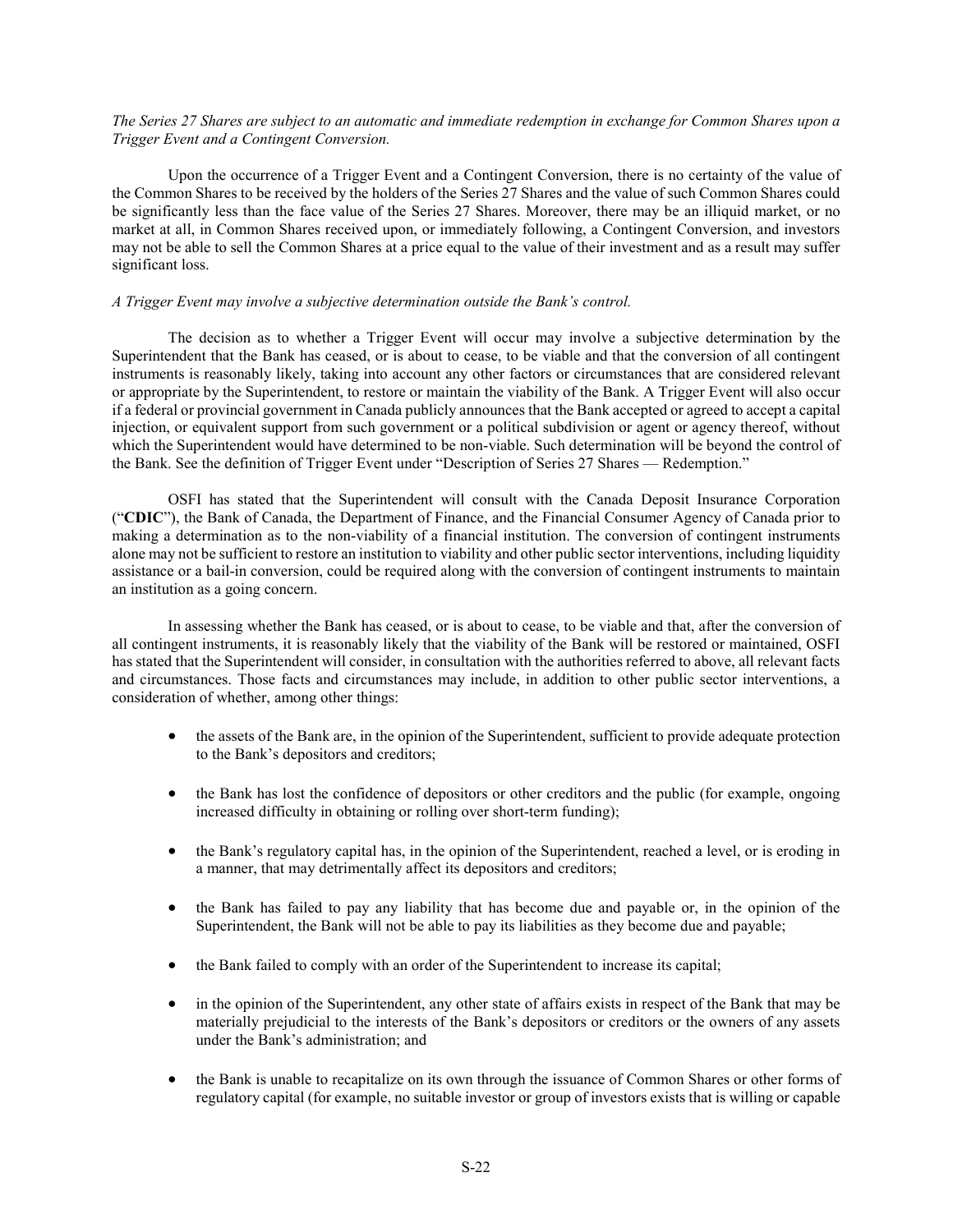of investing in sufficient quantity and on terms that will restore the Bank's viability, nor is there any reasonable prospect of such an investor emerging in the near-term in the absence of conversion of contingent instruments).

Canadian authorities retain full discretion to choose not to trigger non-viability contingent capital notwithstanding a determination by the Superintendent that the Bank has ceased, or is about to cease, to be viable. Under such circumstances, the holders of the Series 27 Shares could be exposed to losses through the use of other resolution tools or in liquidation.

#### *The number and value of Common Shares to be received in connection with a Contingent Conversion is variable and subject to further dilution.*

The number of Common Shares issuable in connection with a Contingent Conversion is calculated by reference to the prevailing market price of Common Shares immediately prior to a Trigger Event, subject to the Floor Price. If there is a Contingent Conversion at a time when the Common Share Price is below the Floor Price, investors may receive Common Shares with an aggregate market price less than the value of the Series 27 Shares.

The Bank is expected to have outstanding from time to time other subordinated debt and preferred shares that will automatically convert into Common Shares upon a Trigger Event. Other subordinated debt and preferred shares that are convertible into Common Shares upon a Trigger Event may use a lower effective Floor Price or a different multiplier than that applicable to the Series 27 Shares to determine the maximum number of Common Shares to be issued to holders of such instruments upon a Trigger Event. In such cases, holders of the Series 27 Shares will receive Common Shares pursuant to a Contingent Conversion at a time when other subordinated debt or preferred shares, as the case may be, are converted into Common Shares at a conversion rate that is more favourable to the holders of such instruments than the rate applicable to the Series 27 Shares, thereby causing substantial dilution to holders of Common Shares and the holders of the Series 27 Shares, who will become holders of Common Shares upon a Contingent Conversion.

In the circumstances surrounding a Trigger Event, the Superintendent or other governmental authorities or agencies may also require other steps to be taken, or implement other resolution tools, to restore or maintain the viability of the Bank, such as the injection of new capital and the issuance of additional Common Shares or other securities. In addition, CDIC has the power to convert, or cause the Bank to convert, in whole or in part, by means of a transaction or series of transactions and in one or more steps, the prescribed shares and liabilities of the Bank into Common Shares or the common shares of the Bank's affiliates ("Bail-in Conversion"), if the Governor in Council (Canada) makes an order under paragraph 39.13(1)(d) of the *Canada Deposit Insurance Corporation Act* ("CDIC Act") in respect of the Bank. The Bank Recapitalization (Bail-in) Conversion Regulations (the "Bail-in Regulations") prescribe the liabilities and shares that may be subject to a Bail-in Conversion ("Bail-in Instruments"). Under the Bailin Regulations, a debt obligation issued by the Bank is prescribed to be a Bail-in Instrument if it (i) has a term to maturity of more than 400 days or is perpetual (or has certain imbedded options), (ii) is unsecured or partially secured at the time of issuance, and (iii) has been assigned a CUSIP number, ISIN, or other similar designation that identifies a specific security to facilitate its trading and settlement. In addition, any non-NVCC subordinated indebtedness and non-NVCC shares (other than Common Shares) issued by the Bank are also prescribed to be Bail-in Instruments. The Bail-in Regulations exempt certain instruments from Bail-In Conversion, including certain structured notes, covered bonds, and eligible financial contracts issued by the Bank as well as any debt obligation or share of the Bank that is issued before September 23, 2018 (unless amended after that date to increase the principal amount or extend the term).

The Bail-in Regulations provide that CDIC must use its best efforts to ensure that a Bail-in Instrument is converted into Common Shares only if subordinate-ranking Bail-in Instruments and NVCC Instruments (such as the Series 27 Shares) have been converted, or are converted at the same time, into Common Shares. In addition, under the Bail-in Regulations, a holder of a Bail-in Instrument must receive more Common Shares per dollar of the claim converted than holders of subordinate-ranking Bail-in Instruments and NVCC instruments (such as the Series 27 Shares) that have been converted into Common Shares during the same restructuring period.

Liabilities and shares of the Bank that are prescribed to be Bail-in Instruments may be subject to a Bail-in Conversion and the holders of such Bail-in Instruments may receive Common Shares in exchange for their converted Bail-in Instruments, if an order under paragraph 39.13(1)(d) of the CDIC Act is made in respect of the Bank. Moreover,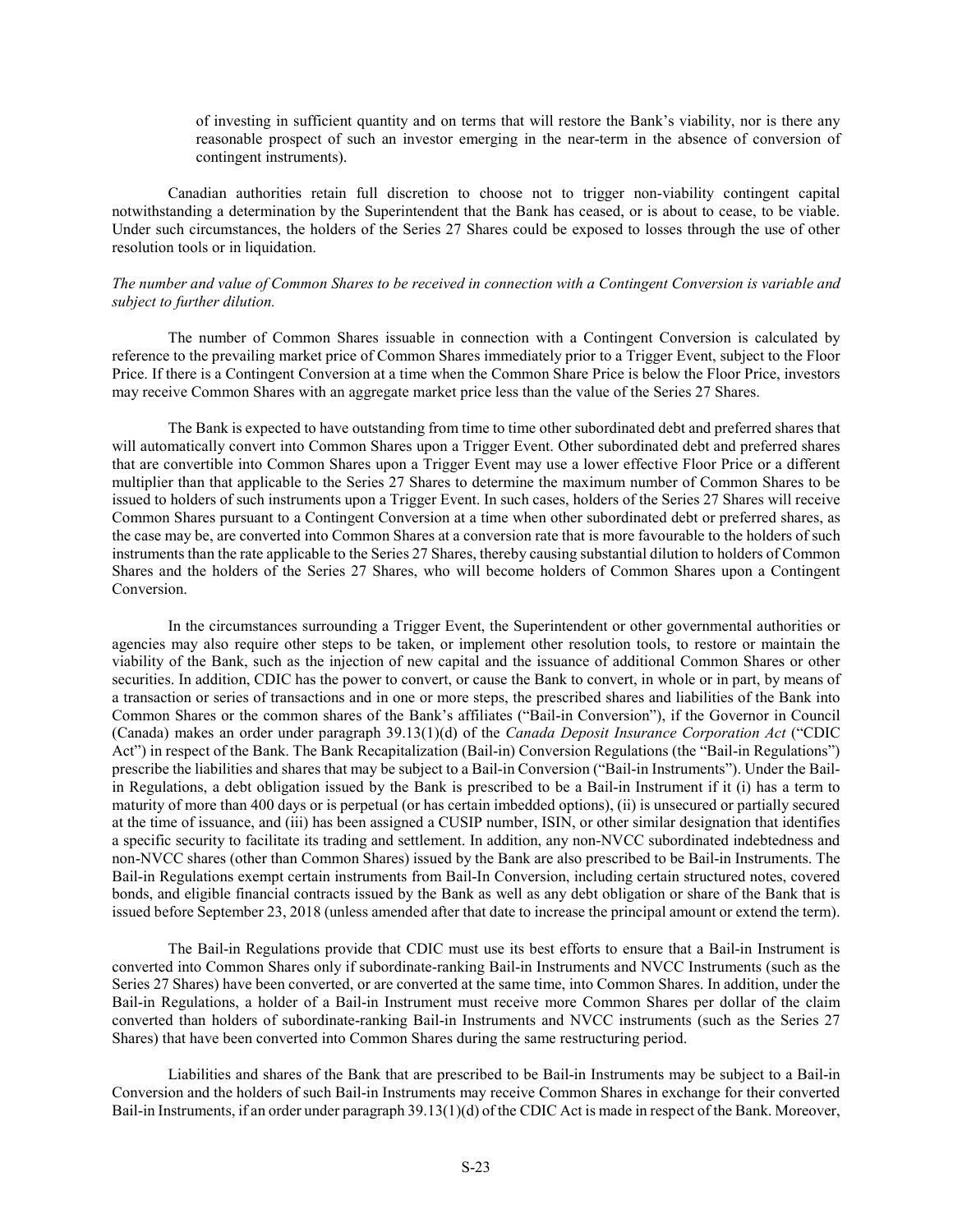holders of the Series 27 Shares who receive Common Shares following the occurrence of a Trigger Event and as a result of a Contingent Conversion may sustain substantial dilution following the Bail-in Conversion of such Bail-in Instruments, as the conversion rate of such Bail-in Instruments could be significantly more favorable to the holders of such Bail-in Instruments than the rate applicable to holders of the Series 27 Shares.

Given that the Series 27 Shares are subject to Contingent Conversion, they are not subject to Bail-in Conversion. However, the Bail-In Regulations provide that the CDIC must use its best efforts to ensure that the prescribed types of shares and liabilities are converted only if all subordinate prescribed shares and liabilities and any subordinate non-viability contingent capital (such as the Series 27 Shares) have previously been converted or are converted at the same time. Accordingly, in the case of a Bail-in Conversion, the Series 27 Shares would be subject to Contingent Conversion prior to, or at the same time as, a Bail-in Conversion. In addition, the Bail-in Regulations prescribes that holders of unsubordinated or senior ranking instruments that are subject to Bail-in Conversion must receive more common shares per dollar amount converted than holders of any subordinate ranking instruments that are subject to Bail-in Conversion or NVCC instruments converted, including the Series 27 Shares. The holders of senior ranking instruments that are subject to Bail-in Conversion would therefore receive Common Shares at a conversion rate that would be more favorable to the holders of such instruments than the rate applicable to the Series 27 Shares.

## *Circumstances surrounding a potential Contingent Conversion will have an adverse effect on the market price of the Series 27 Shares.*

The occurrence of a Trigger Event may involve a subjective determination by the Superintendent that the conversion of all contingent instruments is reasonably likely to restore or maintain the viability of the Bank. As a result, a Contingent Conversion may occur in circumstances that are beyond the control of the Bank. Also, even in circumstances where the market expects the Superintendent to cause a Contingent Conversion, the Superintendent may choose not to take that action. Because of the inherent uncertainty regarding the determination of when a Contingent Conversion may occur, it will be difficult to predict, when, if at all, the Series 27 Shares will be mandatorily converted into Common Shares and delivered to holders of the Series 27 Shares. Accordingly, trading behavior in respect of the Series 27 Shares is not necessarily expected to follow trading behavior associated with other types of convertible or exchangeable securities. Any indication, whether real or perceived, that the Bank is trending towards a Trigger Event can be expected to have an adverse effect on the market price of the Series 27 Shares and the Common Shares, whether or not such Trigger Event actually occurs.

# *Holders of Series 27 Shares may be exposed to losses through the use of other Canadian bank resolution powers or in liquidation.*

The holders of Series 27 Shares may be exposed to losses through the use of other Canadian bank resolution powers or in liquidation. Under the Canadian bank resolution powers, in circumstances where the Superintendent is of the opinion that the Bank has ceased, or is about to cease, to be viable and viability cannot be restored or preserved by exercise of the Superintendent's powers under the Bank Act, the Superintendent, after providing the Bank with a reasonable opportunity to make representations, is required to provide a report to CDIC. Following receipt of the Superintendent's report, CDIC may request the Minister of Finance to recommend that the Governor in Council (Canada) (the "Governor in Council") make an order (an "Order") and, if the Minister of Finance is of the opinion that it is in the public interest to do so, the Minister of Finance may recommend that the Governor in Council make, and on that recommendation, the Governor in Council may make, one or more Orders vesting in CDIC the shares and subordinated debt of the Bank specified in the Order (a "vesting order"), appointing CDIC as receiver in respect of the Bank (a "receivership order"), if a receivership order has been made, directing the Minister of Finance to incorporate a federal institution designated in the order as a bridge institution (a "bridge bank order") wholly-owned by CDIC and specifying the date and time as of which the Bank's deposit liabilities are assumed; or if a vesting order or receivership order has been made, directing CDIC to carry out a Bail-in Conversion.

Following a vesting order or a receivership order, CDIC will assume temporary control or ownership of the Bank and will be granted broad powers under such Order, including the power to sell or dispose of all or a part of the assets of the Bank, and the power to carry out or cause the Bank to carry out a transaction or a series of transactions the purpose of which is to restructure the business of the Bank. Under a bridge bank order, CDIC has the power to transfer the Bank's insured deposit liabilities and certain assets and other liabilities of the Bank to a bridge institution.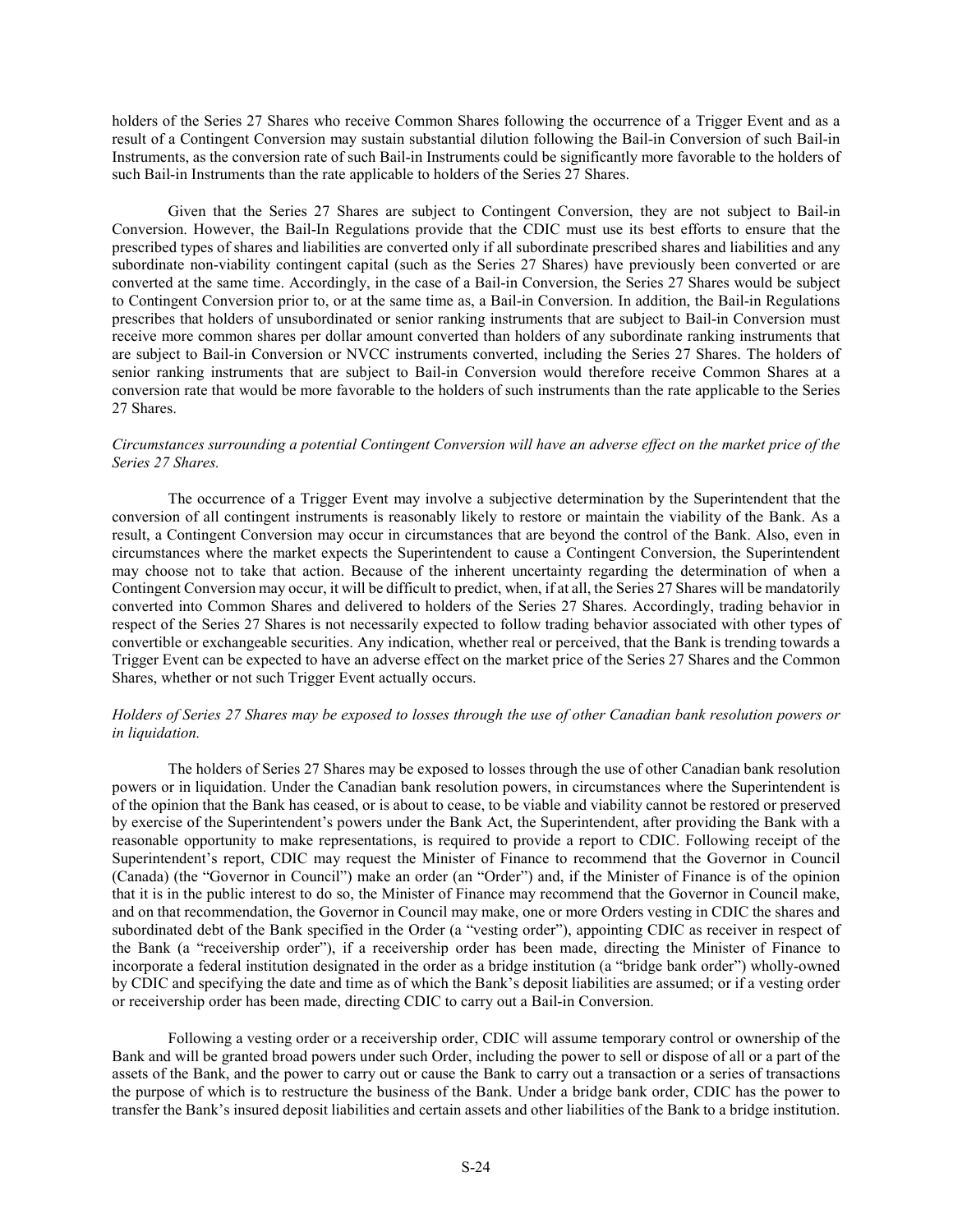Upon the exercise of that power, any assets and liabilities of the Bank that are not transferred to the bridge institution would remain with the Bank, which would then be wound up. In such a scenario, any liabilities of the Bank that are not assumed by the bridge institution could receive only partial or no repayment in the ensuing wind-up of the Bank.

There is no limitation on the type of Order that may be made where it has been determined that the Bank has ceased, or is about to cease, to be viable. As a result, a holder of Series 27 Shares may be exposed to losses through the use of Canadian bank resolution powers other than a Contingent Conversion or in liquidation.

As a result, a holder of Series 27 Shares may lose all of its investment, including the issue price plus any accrued dividends, if the CDIC were to take action under the Canadian bank resolution powers, and any Common Shares into which the Series 27 Shares are converted upon the occurrence of a Trigger Event or a Contingent Conversion may be of little value at the time of a Contingent Conversion and thereafter.

#### *Any potential compensation to be provided through the compensation process under the CDIC Act is unknown.*

The CDIC Act provides for a compensation process for holders of Series 27 Shares who immediately prior to the making of an Order, directly or through an intermediary, own Series 27 Shares that after the Order is made, are converted in whole or in part into Common Shares in accordance with their terms. While this process applies to successors of those holders it does not apply to assignees or transferees of the holder following the making of the Order.

Under the compensation process, the compensation to which such holders are entitled is the difference, to the extent it is positive, between the estimated liquidation value and the estimated resolution value of the Series 27 Shares less an amount equal to an estimate of losses attributable to the conversion of such Series 27 Shares into Common Shares. The liquidation value is the estimated value the holders would have received if an Order under the *Windingup and Restructuring Act* (Canada) had been made in respect of the Bank, as if no Order had been made and without taking into consideration any assistance, financial or otherwise, that is or may be provided to the Bank, directly or indirectly, by CDIC, the Bank of Canada, the Government of Canada or a province of Canada, after any Order to wind up the Bank has been made.

The resolution value in respect of the Series 27 Shares is the aggregate estimated value of the following: (a) the Series 27 Shares if they are not held by CDIC and they are not converted, after the making of an Order, into Common Shares in accordance with its terms; (b) Common Shares that are the result of a conversion of the Series 27 Shares in accordance with their terms after the making of an Order; (c) any dividend payments made, after the making of the Order, with respect to the Series 27 Shares to any person other than CDIC; and (d) any other cash, securities or other rights or interests that are received or to be received with respect to the Series 27 Shares as a direct or indirect result of the making of the Order and any actions taken in furtherance of the Order, including from CDIC, the Bank, the liquidator of the Bank, if the Bank is wound up, the liquidator of a CDIC subsidiary incorporated or acquired by Order of the Governor in Council for the purposes of facilitating the acquisition, management or disposal of real property or other assets of the Bank that CDIC may acquire as the result of its operations that is liquidated or the liquidator of a bridge institution if the bridge institution is wound up.

In connection with the compensation process, CDIC is required to estimate the liquidation value and the resolution value in respect of the portion of converted Series 27 Shares and is required to consider the difference between the estimated day on which the liquidation value would be received and the estimated day on which the resolution value is, or would be, received.

CDIC must, within a period following the Order, make an offer of compensation by notice to the relevant holders that held the Series 27 Shares equal to, or in value estimated to be equal to, the amount of compensation to which such holders are entitled or provide a notice stating that such holders are not entitled to any compensation. In either case such notice is required to include certain prescribed information, including important information regarding the rights of such holders to seek to object and have the compensation to which they are entitled determined by an assessor (a Canadian Federal Court judge) where holders of liabilities representing at least 10% of the liquidation entitlement of the Series 27 Shares object to the offer or absence of compensation. The period for objecting is limited (45 days following the day on which a summary of the notice is published in the Canada Gazette) and failure by holders holding a sufficient liquidation entitlement of the Series 27 Shares to object within the prescribed period will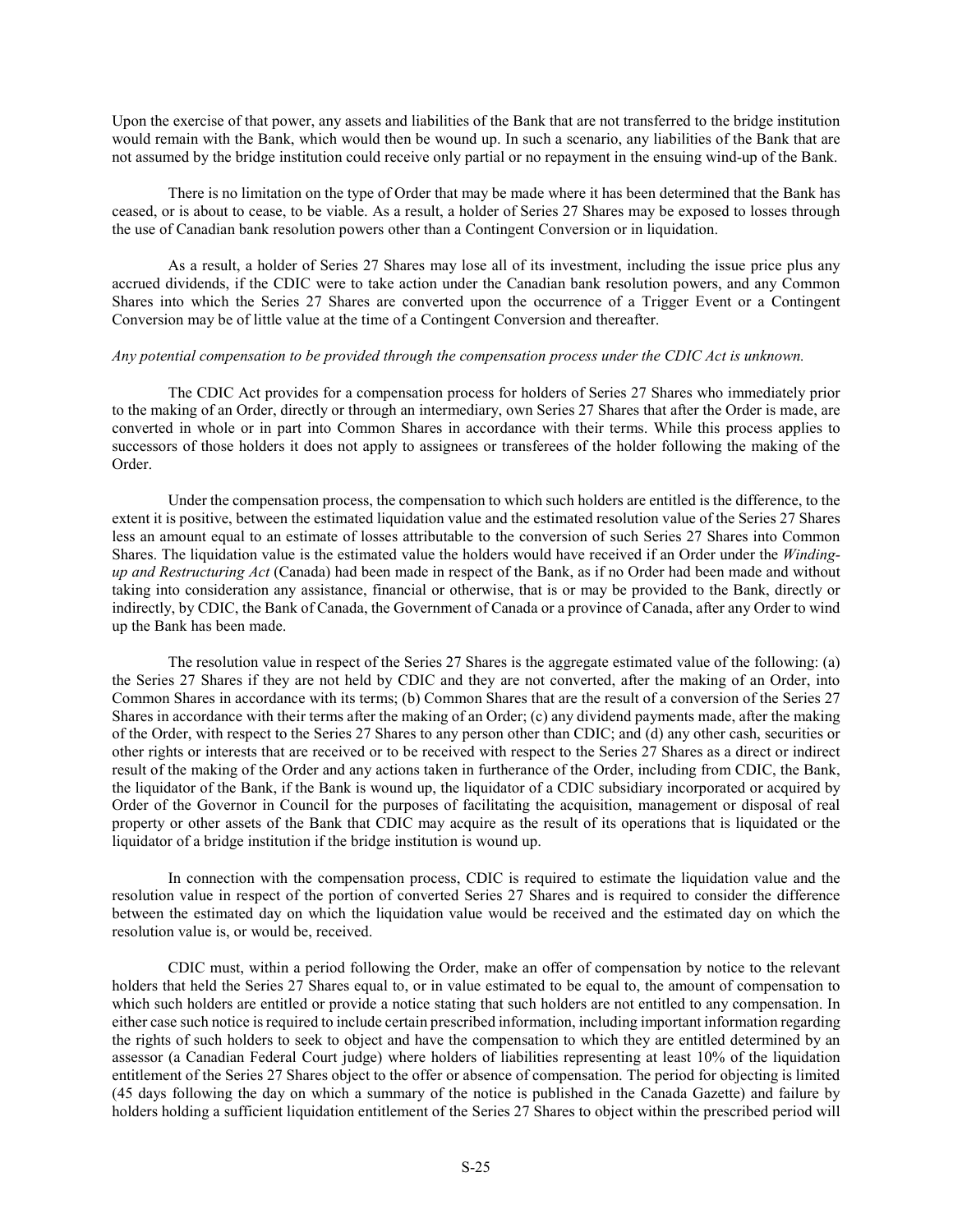result in the loss of any ability to object to the offered compensation or absence of compensation, as applicable. CDIC will pay the relevant holders the offered compensation within 135 days after the date on which a summary of the notice is published in the Canada Gazette if the offer of compensation is accepted, the holder does not notify CDIC of acceptance or objection to the offer or if the holder objects to the offer but the 10% threshold described above is not met within the aforementioned 45-day period.

Where an assessor is appointed, the assessor could determine a different amount of compensation payable, which could either be higher or lower than the original amount. The assessor is required to provide holders, whose compensation it determines, notice of its determination. The assessor's determination is final and there are no further opportunities for review or appeal. CDIC will pay the relevant holders the compensation amount determined by the assessor within 90 days of the assessor's notice.

Given the considerations involved in determining the amount of compensation, if any, that a holder that held Series 27 Shares may be entitled to following an Order, it is not possible to anticipate what, if any, compensation would be payable in such circumstances.

# *Following the occurrence of a Trigger Event, you will no longer have rights as a holder of Series 27 Shares and will only have rights as a holder of Common Shares.*

Upon the occurrence of a Trigger Event, the rights, terms and conditions of the Series 27, including with respect to priority and rights on liquidation, will no longer be relevant as all Series 27 Shares will have been converted on a full and permanent basis without the consent of the holders thereof into Common Shares ranking on parity with all other outstanding Common Shares and all holders of such Series 27 Shares will then be holding Common Shares. Given the nature of the Trigger Event, a holder of Series 27 Shares will become a holder of Common Shares at a time when the Bank's financial condition has deteriorated. If the Bank were to become insolvent, is dissolved or woundup after the occurrence of a Trigger Event, as holders of Common Shares investors may receive substantially less than they might have received had they continued to hold Series 27 Shares instead of Common Shares.

A Contingent Conversion may also occur at a time when a federal or provincial government or other government agency in Canada has provided, or will provide, a capital injection or equivalent support, the terms of which may rank in priority to the Common Shares with respect to the payment of dividends, rights on liquidation or other terms. Further, holders of Series 27 Shares will receive Common Shares pursuant to a Contingent Conversion at a time when other debt obligations of the Bank may be converted into Common Shares, and additional Common Shares or securities ranking in priority to the Common Shares may be issued, thereby causing substantial dilution to holders of Common Shares and the former holders of Series 27 Shares, who will then become holders of Common Shares upon the Trigger Event.

#### *Holders of Series 27 Shares do not have anti-dilution protection in all circumstances.*

The Floor Price that is used to calculate the Conversion Price is subject to adjustment in a limited number of events: (i) the issuance of Common Shares or securities exchangeable for or convertible into Common Shares to all holders of Common Shares as a stock dividend, (ii) the subdivision, redivision or change of the Common Shares into a greater number of Common Shares, or (iii) the reduction, combination or consolidation of the Common Shares into a lesser number of Common Shares. In addition, in the event of a capital reorganization, consolidation, merger or amalgamation of the Bank or comparable transaction affecting the Common Shares after the date of this Prospectus Supplement, the Bank will take necessary action to ensure that holders of Series 27 Shares receive, pursuant to a Contingent Conversion, the number of Common Shares or other securities that such holders would have received if the Contingent Conversion occurred immediately prior to the record date for such event. However, there is no requirement that there should be an adjustment of the Floor Price or other anti-dilutive action by the Bank for every corporate or other event that may affect the market price of the Common Shares. Accordingly, the occurrence of events in respect of which no adjustment to the Floor Price is made may adversely affect the number of Common Shares issuable to a holder of Series 27 Shares upon a Contingent Conversion.

*The Series 27 Shares do not have a fixed maturity date.*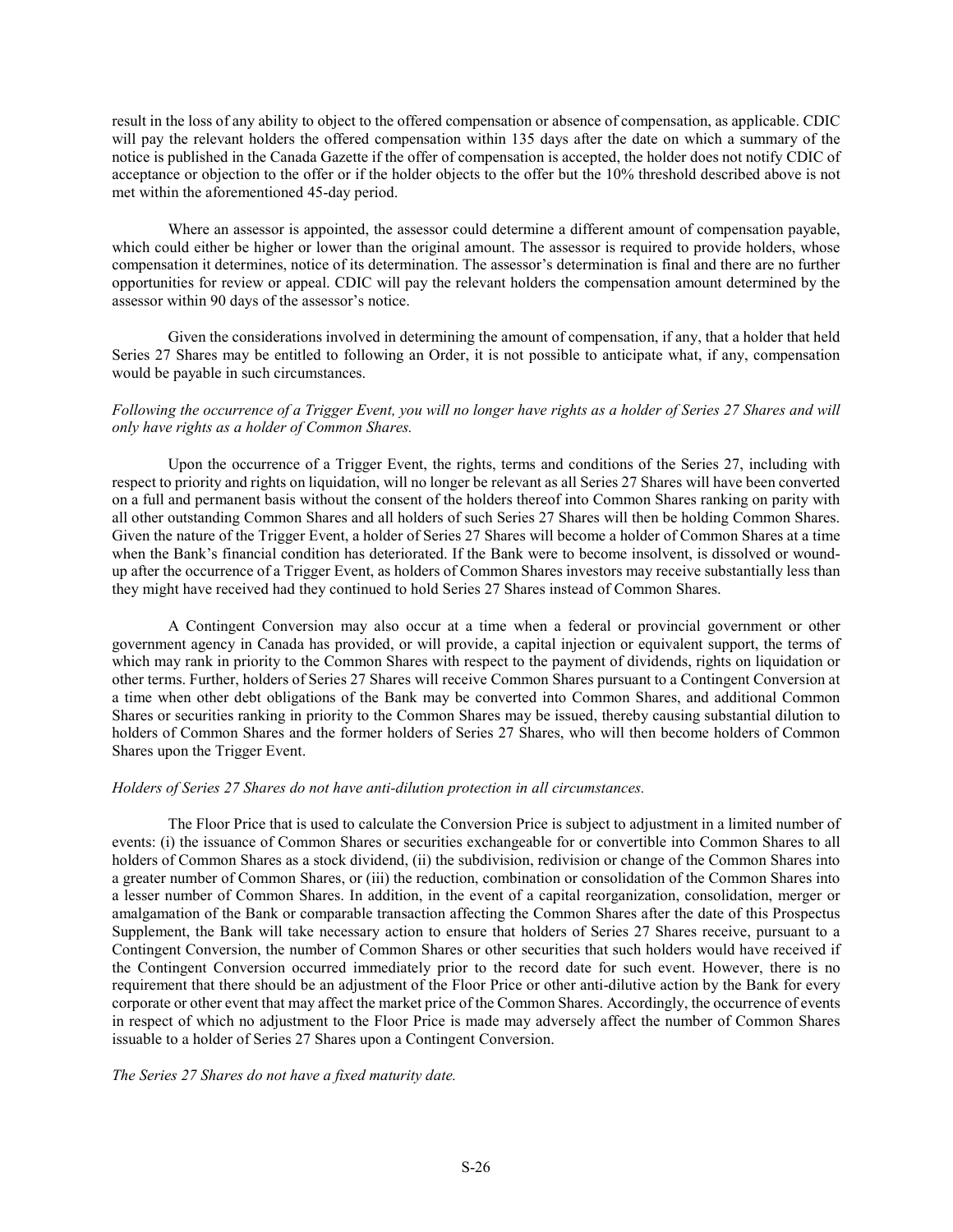The Series 27 Shares do not have a fixed maturity date and are not redeemable at the option of the holders of Series 27 Shares. The ability of a holder to liquidate its holdings of Series 27 Shares may be limited.

#### *The dividend rate in respect of the Series 27 Shares will reset.*

The dividend rate in respect of Series 27 Shares will reset every five years. The new dividend rate is unlikely to be the same as, and may be lower than, the dividend rate for the applicable preceding dividend period.

# *As required by the Bank Act, the voting rights of the Class A First Preferred Shares are limited to one vote per Class A First Preferred Share.*

Subject to certain exceptions, on a matter submitted to a class vote of the Class A First Preferred Shares, each holder of Class A First Preferred Shares will be entitled to one vote for each Class A First Preferred Share held, as required by the Bank Act, without distinction as to series, regardless of the issue price of the Class A First Preferred Share held by such holder. Accordingly, a holder of a Series 27 Shares issued for \$1,000.00 will have the same number of votes as a holder of a Class A First Preferred Share of a series that was issued for \$25.00 per share. As a result, holders of the Bank's outstanding Class A First Preferred Shares that were issued for \$25.00 per share may have influence over the outcome of matters submitted to a class vote of holders of Class A First Preferred Shares for approval.

#### *The Bank may redeem the Series 27 Shares at its option in certain situations.*

The Bank may elect to redeem the Series 27 Shares without the consent of the holders of the Series 27 Shares in the circumstances described under "Description of Series 27 Shares – Redemption". In addition, the redemption of Series 27 Shares is subject to the consent of the Superintendent and other restrictions contained in the Bank Act and the regulations and guidelines thereunder, including the OSFI Guideline for Capital Adequacy Requirements (CAR), as may be amended from time to time. See "Bank Act Restrictions and Approvals" and "Bank Act Restrictions and Restrictions on Payment of Dividends" herein and in the Prospectus, respectively, and "Description of Series 27 Shares – Restriction on Dividends and Retirement of Shares" in this Prospectus Supplement.

#### *The Bank reserves the right not to deliver Common Shares upon a Contingent Conversion.*

Upon a Contingent Conversion, the Bank reserves the right not to (a) deliver some or all of the Common Shares issuable thereupon to any person whom the Bank or its transfer agent has reason to believe is an Ineligible Person or any person who, by virtue of a Contingent Conversion, would become a Significant Shareholder, or (b) record in its securities register a transfer or issue of Common Shares to any person whom the Bank or its transfer agent has reason to believe is an Ineligible Government Holder based on a declaration submitted to the Bank or its transfer agent by or on behalf of such person. In such circumstances, the Bank or its transfer agent will hold, as agent for such persons, the Common Shares that would have otherwise been delivered to such persons and will attempt to facilitate the sale of such Common Shares to parties other than the Bank and its affiliates on behalf of such persons through a registered dealer to be retained by the Bank on behalf of such persons. Those sales (if any) may be made at any time and at any price as the Bank (or its transfer agent as directed by the Bank), in its sole discretion, may determine. Neither the Bank nor its transfer agent will be subject to any liability for failure to sell such Common Shares on behalf of such persons or at any particular price on any particular day.

#### **USE OF PROCEEDS**

<span id="page-26-0"></span>The net proceeds to the Bank from the sale of the Series 27 Shares, after deducting expenses of issue, will be used for general corporate purposes of the Bank.

## **LEGAL MATTERS**

<span id="page-26-1"></span>In connection with the issue and sale of the Series 27 Shares, certain legal matters will be passed upon on behalf of the Bank by McCarthy Tétrault LLP and on behalf of the Agents by Fasken Martineau DuMoulin LLP. As of the date hereof, partners, counsel and associates of each of McCarthy Tétrault LLP and Fasken Martineau DuMoulin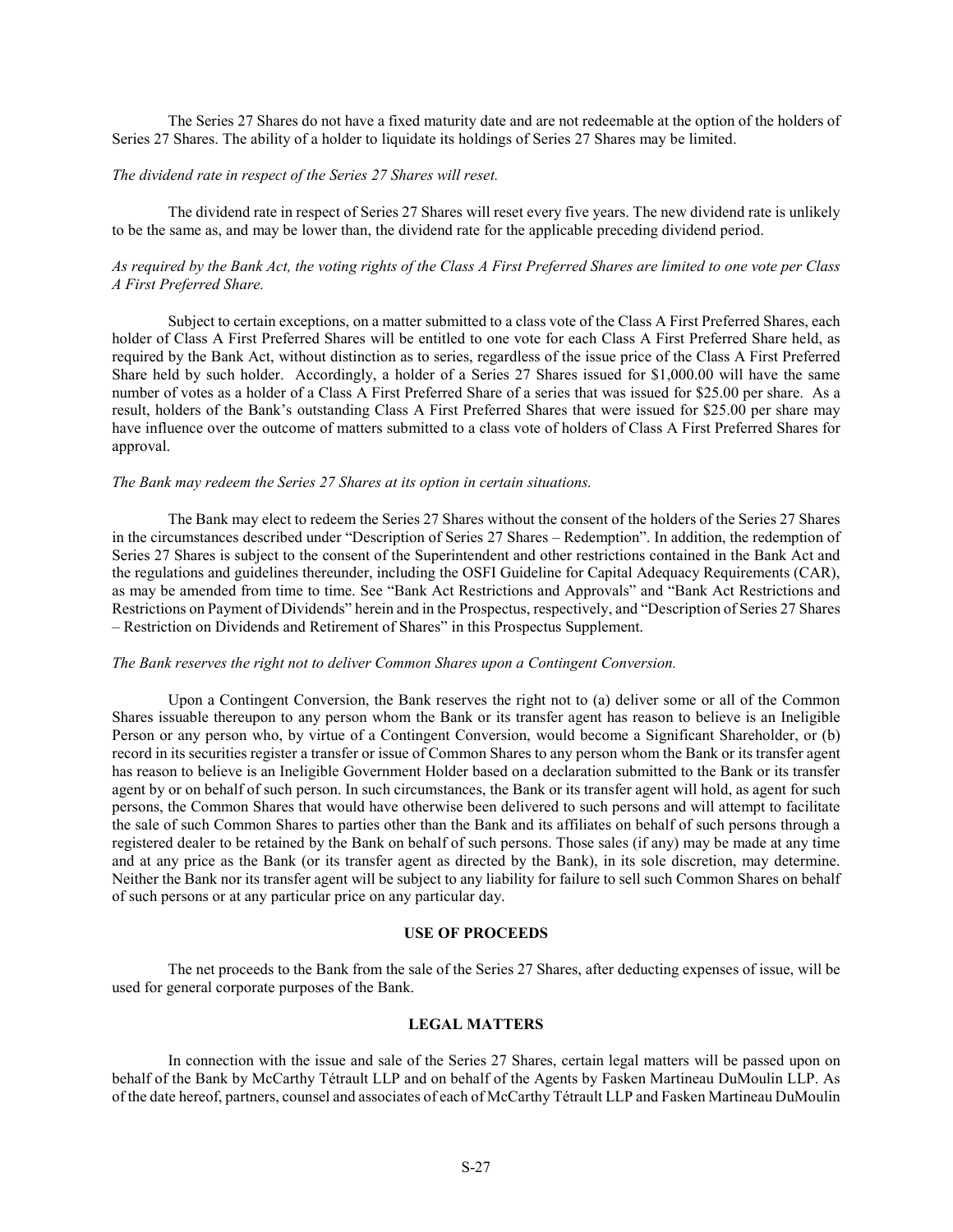LLP, respectively, as a group, beneficially own, directly or indirectly, less than one percent of any securities of the Bank or any associates or affiliates of the Bank.

### **TRANSFER AGENT AND REGISTRAR**

<span id="page-27-0"></span>TSX Trust Company is transfer agent and registrar for the Series 27 Shares and is the transfer agent and registrar for each outstanding series of Class A First Preferred Shares and the Common Shares.

# **PURCHASERS' STATUTORY RIGHTS**

<span id="page-27-1"></span>Securities legislation in certain of the provinces and territories of Canada provides purchasers with the right to withdraw from an agreement to purchase securities. This right may be exercised within two business days after receipt or deemed receipt of a prospectus and any amendment. In several of the provinces and territories, the securities legislation further provides a purchaser with remedies for rescission or, in some jurisdictions, revisions of the price or damages if the prospectus and any amendment contains a misrepresentation or is not delivered to the purchaser, provided that the remedies for rescission, revision of the price or damages are exercised by the purchaser within the time limit prescribed by the securities legislation of the purchaser's province or territory. The purchaser should refer to any applicable provisions of the securities legislation of the purchaser's province or territory for the particulars of these rights or consult with a legal adviser.